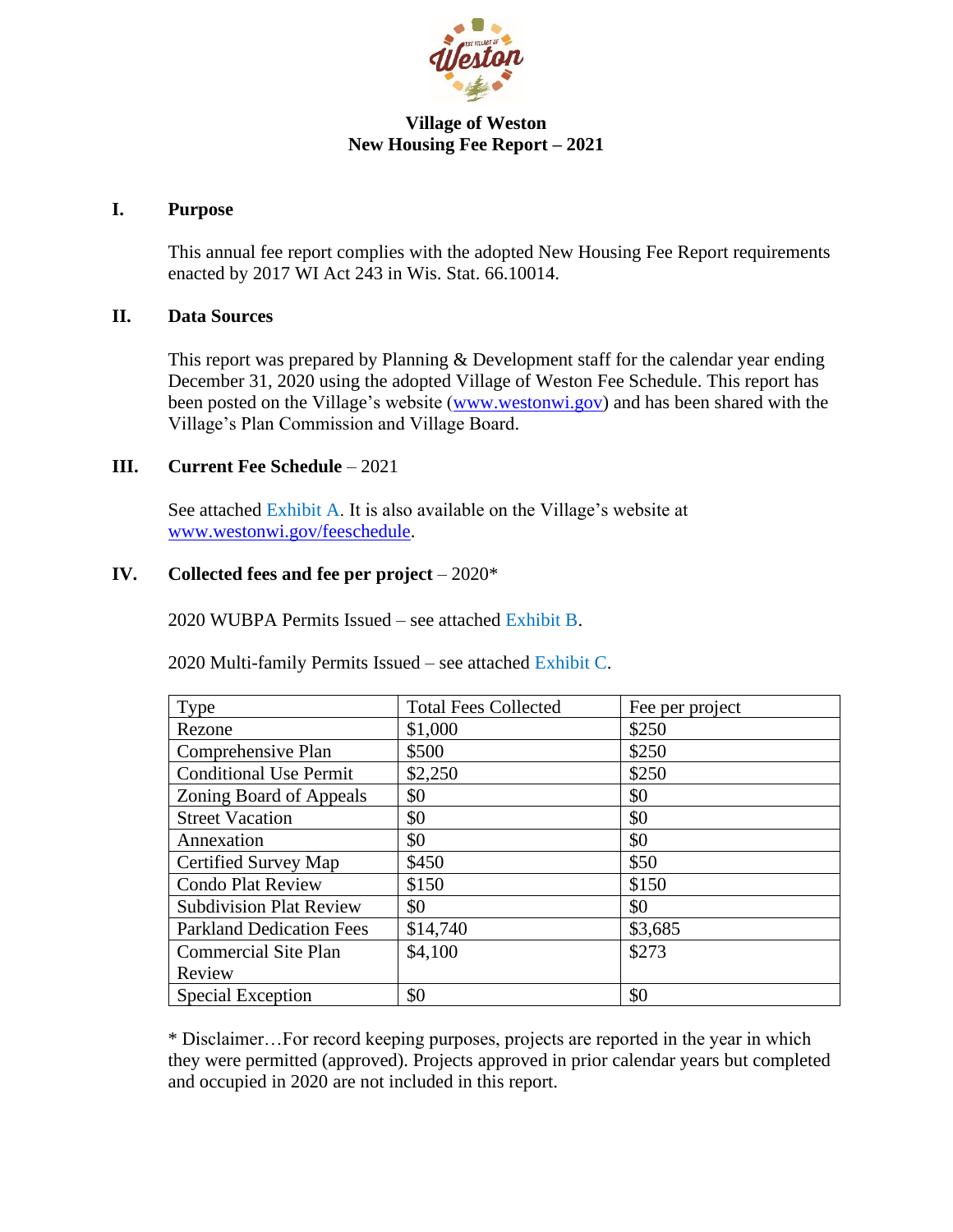### **V. Exclusions**

Only fees collected by the Village are reflected here, it does not include the most significant costs of residential development, including the cost of land, the cost of infrastructure, the cost of labor, and the cost of building materials.

The issue of housing affordability will be addressed in further detail in the Housing Affordability Report to be prepared later this year.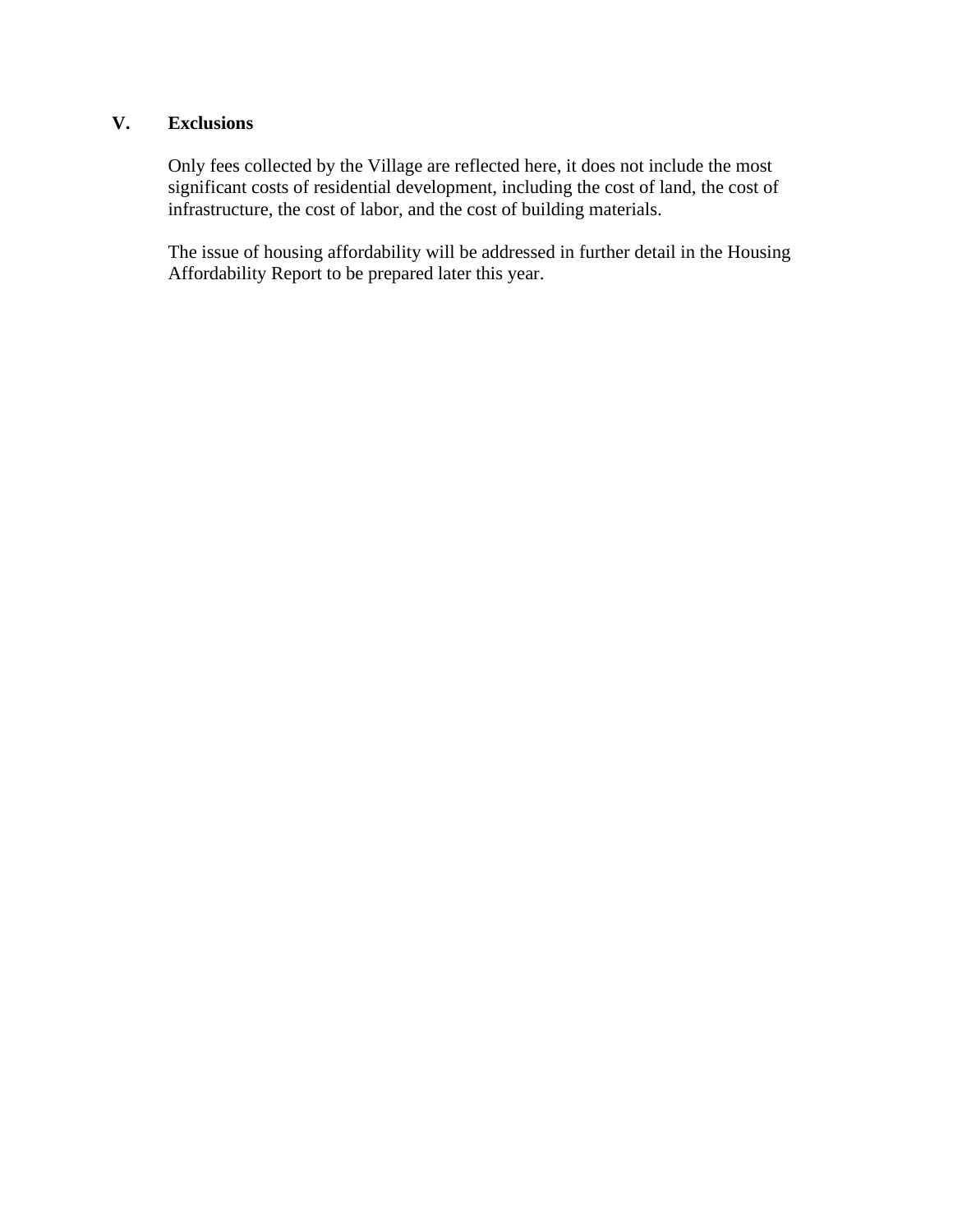Exhibit A

EFFECTIVE DATE: **December 21, 2020**

# FEE SCHEDULE

VILLAGE OF WESTON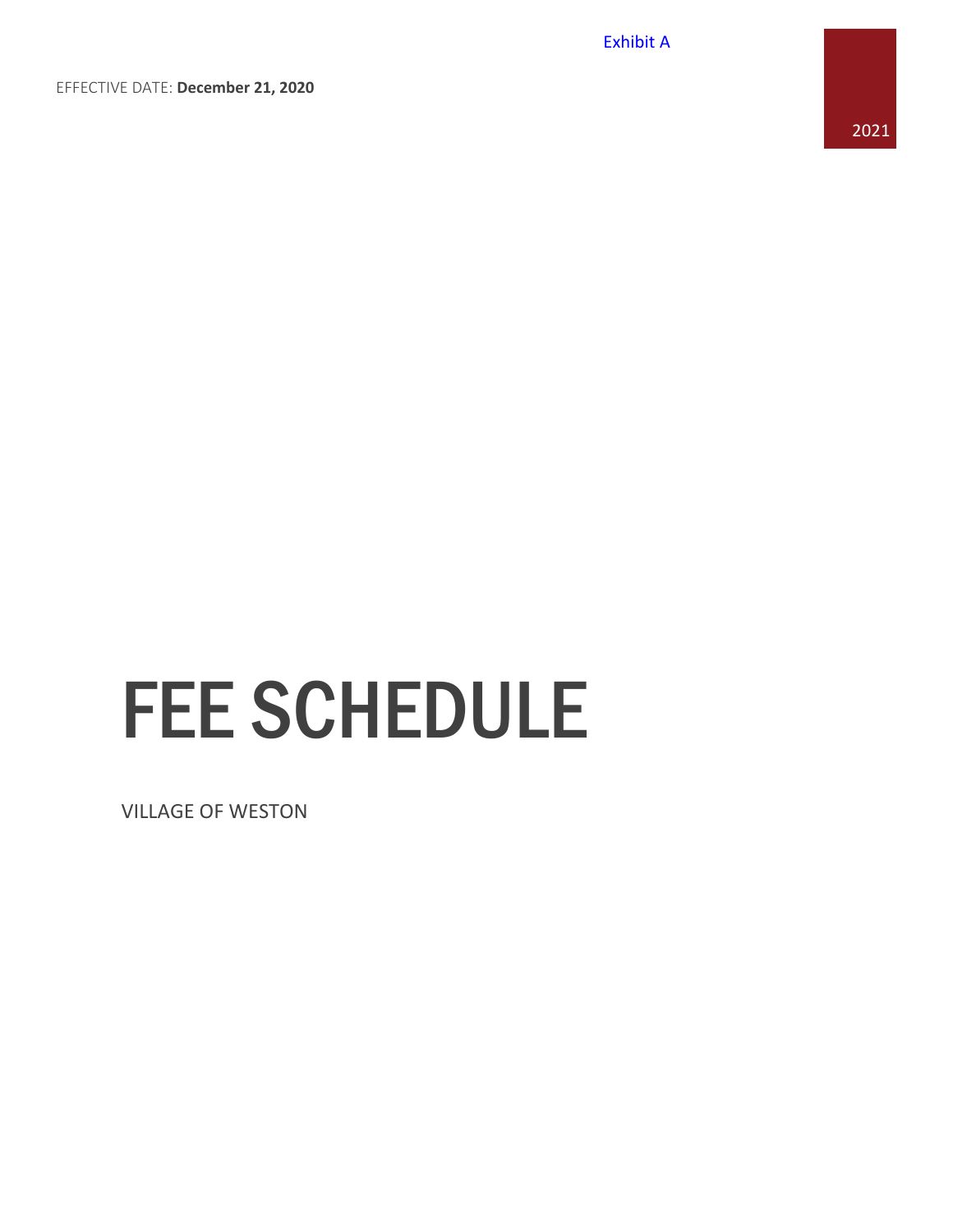# **CONTENTS**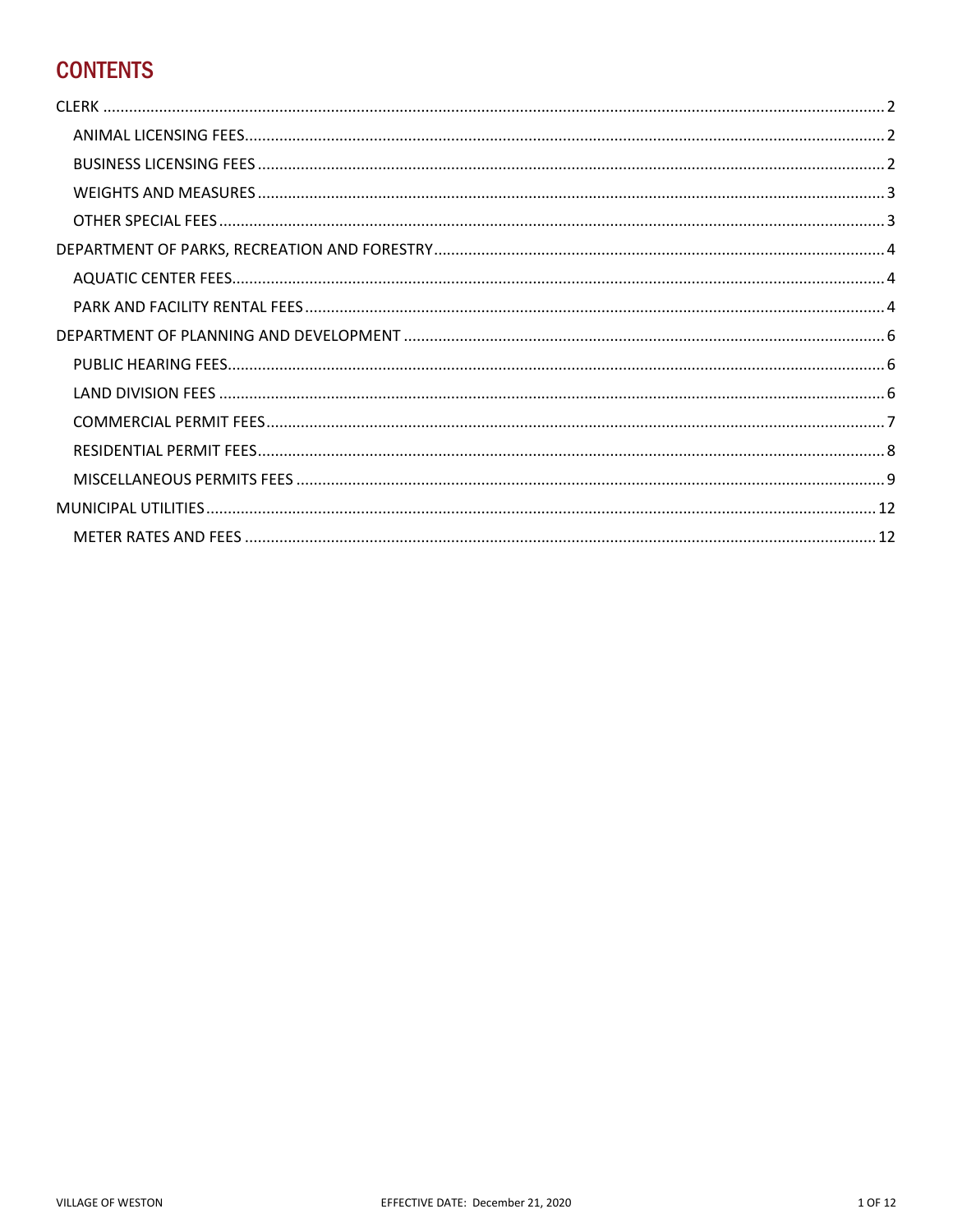<span id="page-4-0"></span>

#### **VILLAGE CLERK**

(715) 359-6114 clerks@westonwi.gov

**All credit/debit card transactions shall incur a 3.25% + \$1.00 convenience fee. E-check transactions shall incur a \$.50 convenience fee.** 

<span id="page-4-1"></span>

| <b>ANIMAL LICENSING FEES</b>           |                                                              |                    |
|----------------------------------------|--------------------------------------------------------------|--------------------|
| Class                                  | Fee Description                                              | Fee                |
| Animal Fancier                         | <b>Foster Animal Rescue</b>                                  | <b>NO FEE</b>      |
|                                        | All Other Uses, Annual Fee                                   | $$20.00 + Animal$  |
|                                        |                                                              | License Fee/Animal |
| <b>Commercial Animal Establishment</b> | Non-Municipal Animal Shelter                                 | <b>NO FEE</b>      |
|                                        | Pet Shops/Store, Annual Fee                                  | \$100.00           |
|                                        | All Other Uses, Annual Fee                                   | \$100.00           |
| Cats and Dogs                          | Unaltered, Annual Fee (Prior to March 31)                    | \$25.00            |
|                                        | Unaltered, Late Fee                                          | \$75.00            |
|                                        | Unaltered w/ Microchip, Annual Fee (Prior to March 31)       | \$20.00            |
|                                        | Unaltered w/ Microchip, Late Fee                             | \$60.00            |
|                                        | Spayed/Neutered, Annual Fee (Prior to March 31)              | \$15.00            |
|                                        | Spayed/Neutered, Late Fee                                    | \$45.00            |
|                                        | Spayed/Neutered w/ Microchip, Annual Fee (Prior to March 31) | \$10.00            |
|                                        | Spayed/Neutered w/ Microchip, Late Fee                       | \$30.00            |
|                                        | Juvenile (under 1 year of age) w/ or w/o Microchip           | \$10.00            |
| Kennel License                         | <b>Annual Fee</b>                                            | \$100.00           |

#### **BUSINESS LICENSING FEES**

<span id="page-4-2"></span>

| Class                                 | Fee Description                                         | Fee                    |
|---------------------------------------|---------------------------------------------------------|------------------------|
| <b>Adult Orientated Establishment</b> | <b>Annual Fee</b>                                       | \$1000.00              |
| <b>Adult Escort</b>                   | <b>Annual Fee</b>                                       | \$300.00               |
| Alcohol/Liquor                        | Class A Beer License                                    | \$350.00               |
|                                       | Class A Combination Beer and Liquor                     | \$600.00               |
|                                       | Class B Beer License                                    | \$100.00               |
|                                       | Class B Combination Beer and Liquor                     | \$600.00               |
|                                       | Class B Reserve Liguor                                  | \$10,000.00            |
|                                       | Provisional Class A Beer, A Liquor, B Beer and B Liquor | \$15.00                |
|                                       | Class C Wine                                            | \$100.00               |
|                                       | Temporary Class "B" (Picnic), Beer                      | \$10.00                |
|                                       | Temporary Class "B" (Picnic), Wine                      | \$10.00                |
| Operator/Bartender                    | New Application                                         | \$45.00                |
|                                       | Renewal                                                 | \$40.00                |
|                                       | Provisional                                             | \$15.00                |
|                                       | Temporary                                               | \$10.00                |
| Cigarette                             | <b>Annual Fee</b>                                       | \$100.00               |
| <b>Direct Sellers</b>                 | Year                                                    | \$200.00               |
|                                       | 6-Months                                                | \$100.00               |
|                                       | Month                                                   | \$50.00                |
|                                       | Week                                                    | \$20.00                |
|                                       | Daily                                                   | \$5.00                 |
| Hotel/Motel Establishment             | <b>Annual Fee</b>                                       | \$150.00               |
| Junk/Salvage Yard                     | <b>Annual Fee</b>                                       | \$300.00               |
| <b>Manufactured Home Park</b>         | <b>Annual Fee</b>                                       | $$100.00 + $2.00/$ lot |
|                                       |                                                         | over 50 lots           |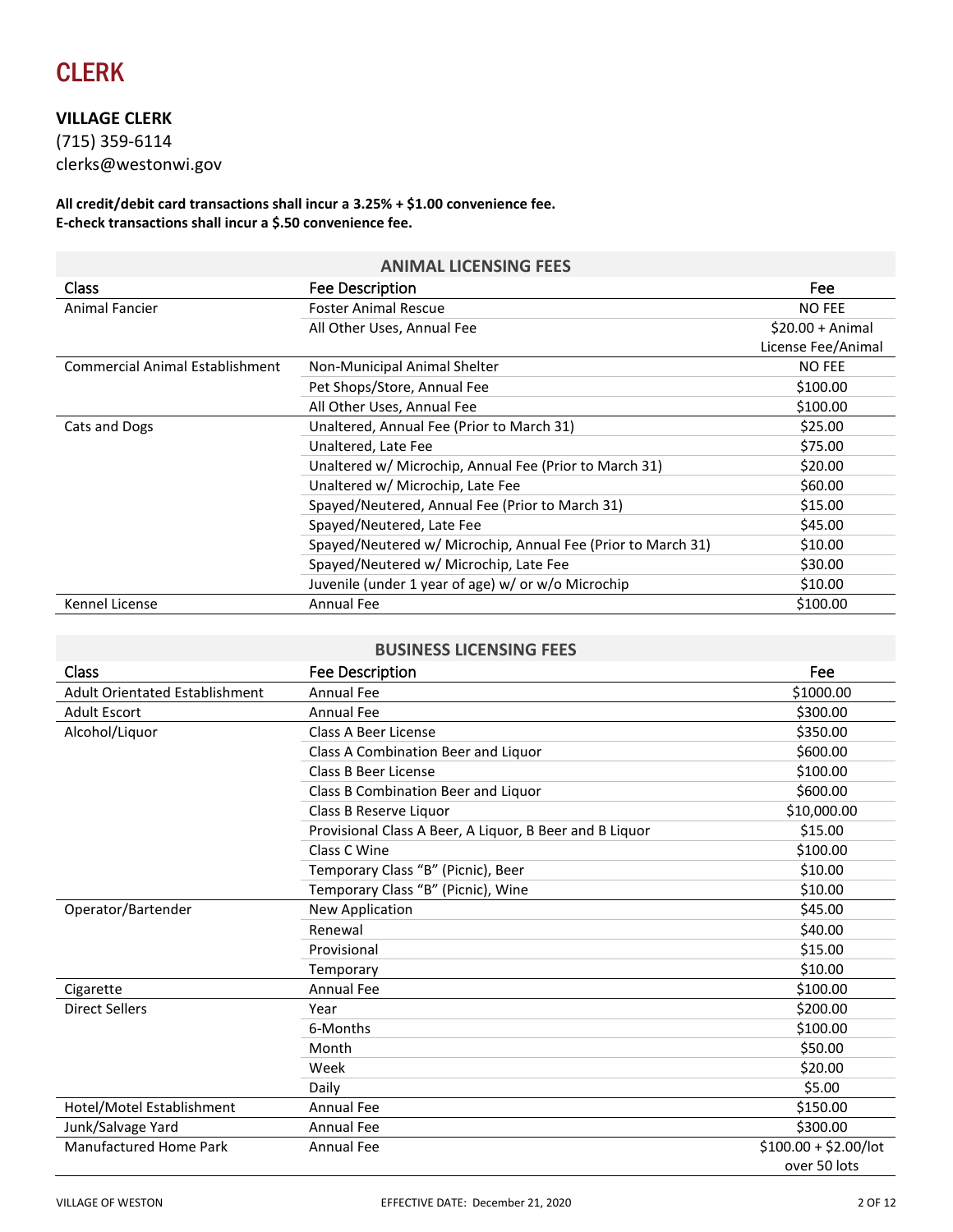| Mobile Food Vendor         | Annual Fee                             | \$25.00            |
|----------------------------|----------------------------------------|--------------------|
| Pawnbroker                 | Annual Fee                             | \$210.00           |
|                            | <b>Billable Transaction</b>            | \$1.50/Transaction |
| Secondhand Article Dealers | Annual Dealer's Fee                    | \$27.50            |
|                            | Annual Dealer Mall/Flea Market Fee     | \$165.00           |
|                            | Annual Secondhand Jewelry Dealer's Fee | \$30.00            |

#### **WEIGHTS AND MEASURES**

<span id="page-5-0"></span>

| <b>Class</b>  | <b>Fee Description</b>             | Fee            |
|---------------|------------------------------------|----------------|
| <b>Scales</b> | <b>Light Capacity Scale</b>        | \$5.00/device  |
|               | <b>Medium Capacity Scale</b>       | \$10.00/device |
|               | <b>Heavy Capacity Scale</b>        | \$15.00/device |
|               | Scanner                            | \$0.25/device  |
|               | Liquid Measuring Device            | \$10.00/device |
|               | High Speed Diesel Pump 20 gpm      | \$15.00/device |
|               | High Speed Diesel Pump 30 gpm      | \$15.00/device |
| Penalties     | Penalty for Non-Registered Devices | Additional     |
|               |                                    | \$25.00/device |

<span id="page-5-1"></span>

| <b>OTHER SPECIAL FEES</b> |                                                                   |                                |  |
|---------------------------|-------------------------------------------------------------------|--------------------------------|--|
| Class                     | Fee Description                                                   | Fee                            |  |
| Public Record Requests,   | <b>Assessment Letters</b>                                         | \$40.00/Request                |  |
|                           | General Copy (Black and White)                                    | $$.0135/Copy + Tax$            |  |
|                           | General Copy (Color)                                              | $\frac{1}{2}$ /.0632Copy + Tax |  |
|                           | Digital to Physical - DVD                                         | \$0.13(4.7GB)                  |  |
|                           | Digital to Physical - Flash Drive                                 | \$5.02 (8GB)                   |  |
|                           | Digital to Physical - Flash Drive                                 | \$6.53 (16GB)                  |  |
|                           | Digital to Physical - Flash Drive                                 | \$10.08 (32GB)                 |  |
|                           | Digital to Physical - Flash Drive                                 | \$18.52 (64GB)                 |  |
|                           | Digital to Physical - Flash Drive                                 | \$32.21 (128GB)                |  |
|                           | Digital to Physical - Flash Drive                                 | \$53.81 (500GB)                |  |
|                           | Digital to Physical - Flash Drive                                 | \$60.14(1TB)                   |  |
|                           | Digital to Physical - Flash Drive                                 | \$74.83 (2TB)                  |  |
|                           | Location Fees (can only charge if cost to locate is \$50 or more) | \$22.54/Hr.                    |  |
|                           | Paper to Digital and Digital to Digital                           | No charge                      |  |
| Garbage and Recycling     | 45/95-Gallon Collection, Annual Fee                               | \$167.00                       |  |
|                           | Garbage Bag Sticker                                               | \$1.50                         |  |
| Room Tax                  | Imposed on fees received for furnishing rooms to transients       | 8% of gross receipts           |  |
| Cable Franchise Fee       | Imposed on gross revenue to each cable or video service provider  | 4% of gross revenue            |  |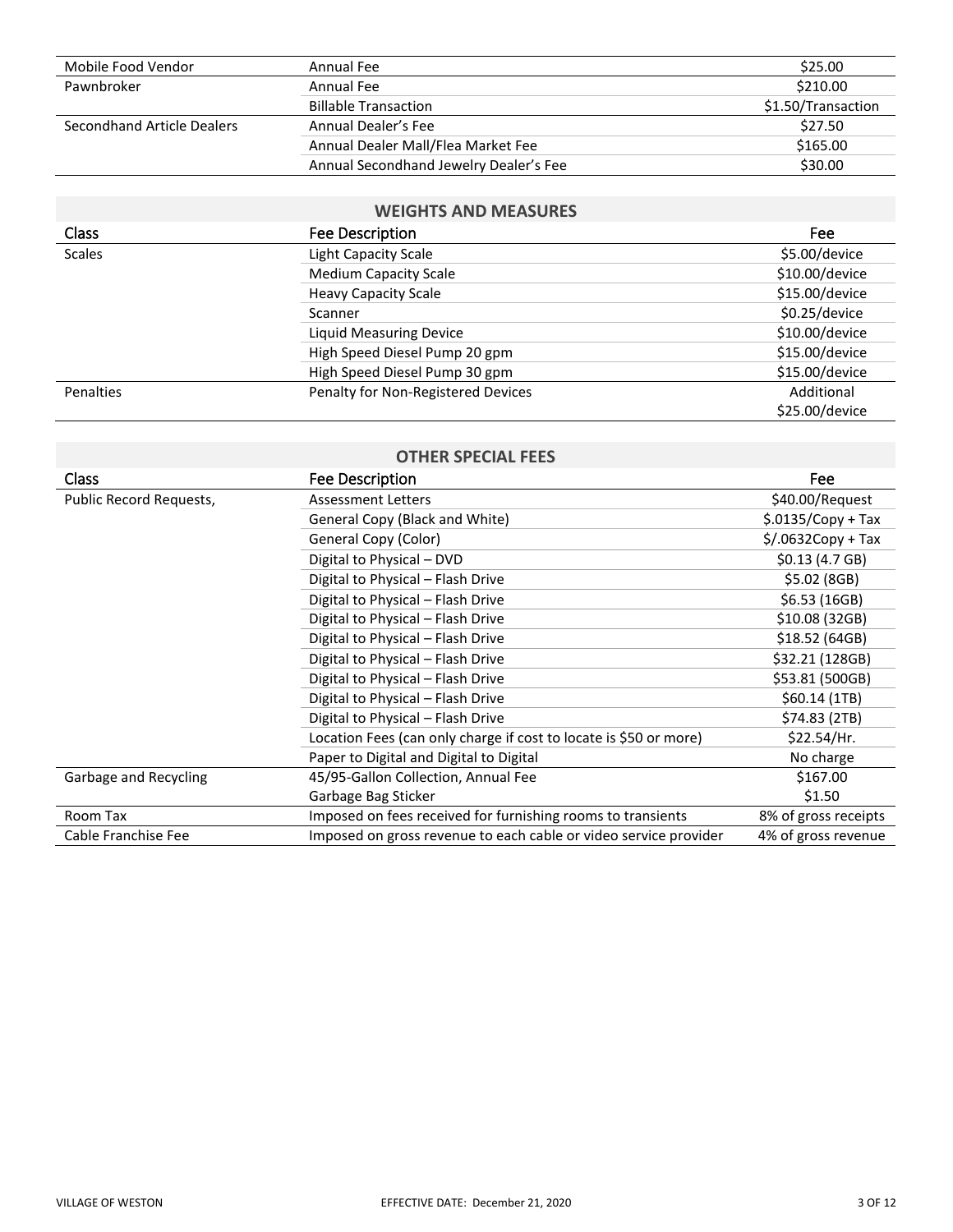# <span id="page-6-0"></span>DEPARTMENT OF PARKS, RECREATION AND FORESTRY

**PARKS, RECREATION AND FORESTRY DIRECTOR** Shawn Osterbrink (715) 359-9988 (Park Office) [sosterbrink@westonwi.gov](mailto:sosterbrink@westonwi.gov)

#### **AQUATIC CENTER MANAGER**

Brad Mroczenski (715) 241-7649 (Aquatic Center) [bmroczenski@westonwi.gov](mailto:jwehner@westonwi.gov)

#### **All credit card transactions shall incur a 2.5% convenience fee, up to a maximum of \$5.00.**

<span id="page-6-1"></span>

|                                   | <b>AQUATIC CENTER FEES</b>                                          |                     |
|-----------------------------------|---------------------------------------------------------------------|---------------------|
| Class                             | <b>Fee Description</b>                                              | Fee                 |
| Daily Pass                        | Youth/Adult                                                         | \$4.00              |
|                                   | Senior Citizen (Age 62+)                                            | \$2.00              |
|                                   | After 6:00PM (All Ages)                                             | \$2.00              |
|                                   | Group Rate (50+)                                                    | \$2.00              |
| Swim Lessons                      | Resident                                                            | \$25.00             |
|                                   | Non-Resident                                                        | \$30.00             |
| Season Pass Fees                  | Individual, Resident                                                | \$59.00             |
|                                   | Individual, w/ Rothschild, Resident                                 | \$79.00             |
|                                   | Individual, Non-Resident                                            | \$79.00             |
|                                   | Individual, w/ Rothschild, Non-Resident                             | \$99.00             |
|                                   | Family (up to 5), Resident                                          | \$120.00            |
|                                   | Family (up to 5), w/ Rothschild, Resident                           | \$160.00            |
|                                   | Family (up to 5), Non-Resident                                      | \$140.00            |
|                                   | Family (up to 5), w/ Rothschild, Non-Resident                       | \$180.00            |
|                                   | Senior Citizen (Age 62+), Resident                                  | \$25.00             |
|                                   | Senior Citizen (Age 62+), Non-Resident                              | \$50.00             |
|                                   | Early Bird, Family (up to 5), Resident (up to 2 weeks prior to      | \$100.00            |
|                                   | opening)                                                            |                     |
|                                   | Early Bird, Family (up to 5), Resident w/ Rothschild (up to 2 weeks | \$140.00            |
|                                   | prior to opening)                                                   |                     |
|                                   | Early Bird, Family (up to 5), Non-Resident (up to 2 weeks prior to  | \$120.00            |
|                                   | opening)                                                            |                     |
|                                   | Early Bird, Family (up to 5), Non-Resident w/Rothschild (up to 2    | \$160.00            |
|                                   | weeks prior to opening)                                             |                     |
|                                   | Mid-Season, Family (up to 5)                                        | \$65.00             |
|                                   | Mid-Season, Family (up to 5), w/ Rothschild                         | \$85.00             |
| <b>Birthday Party</b>             | Minimum of 6 people                                                 | \$7.00/Person       |
| Pool Rental (includes Rothschild) | 1-50 People w/ Water Slide                                          | \$125.00/Hour       |
| 8:30PM - 9:30PM or                | 51 - 75 People w/ Water Slide                                       | \$150.00/Hour       |
| 8:30PM - 10:30PM time slots only. | 76 - 100 People w/ Water Slide                                      | \$175.00/Hour       |
|                                   | Over 100 w/ Water Slide                                             | $$175.00 +$         |
|                                   |                                                                     | \$1.00/Person x 1-2 |
|                                   |                                                                     | Hours               |
| Programs                          | <b>Water Aerobics</b>                                               | \$4.00              |
| <b>Special Events</b>             | Teen Night - General Public                                         | \$4.00              |
|                                   | Teen Night - Season Passholder                                      | \$2.00              |

**AQUATIC CENTER FEES**

#### **PARK AND FACILITY RENTAL FEES**

<span id="page-6-2"></span>

| Class                          | Fee Description             | Fee      |
|--------------------------------|-----------------------------|----------|
| Facility Rental (Kennedy Hall) | Security Deposit – Always   | \$50.00  |
|                                | Private Party, Resident     | \$75.00  |
|                                | Private Party, Non-Resident | \$125.00 |
|                                | <b>Public Party</b>         | \$85.00  |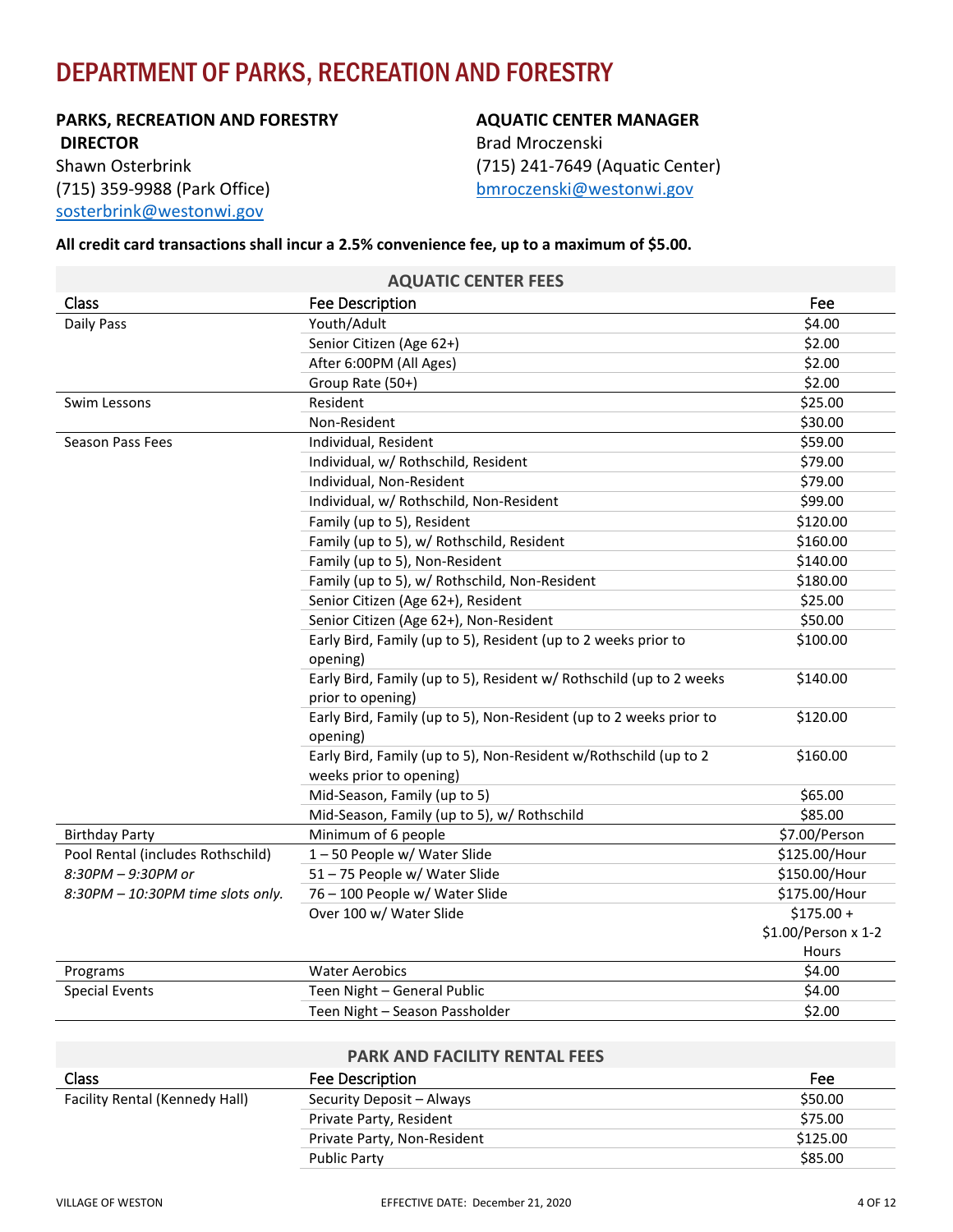|                            | Non-Profit Party, Resident                           | <b>NO FEE</b>   |
|----------------------------|------------------------------------------------------|-----------------|
|                            | Non-Profit Party, Non-Resident                       | \$75.00         |
|                            | Weston Based Youth, Children or Senior Citizen Group | NO FEE          |
| <b>Park Shelter Rental</b> | <b>Standard Security Deposit</b>                     | \$25.00         |
|                            | <b>Business Security Deposit</b>                     | \$50.00         |
|                            | Family/Group Gatherings, Resident                    | $$60.00 + Tax$  |
|                            | Family/Group Gatherings, Non-Resident                | $$85.00 + Tax$  |
|                            | Non-Profit, Resident                                 | $$60.00 + Tax$  |
|                            | Non-Profit, Non-Resident                             | $$110.00 + Tax$ |
|                            | Business, Resident                                   | $$160.00 + Tax$ |
|                            | Business, Non-Resident                               | $$310.00 + Tax$ |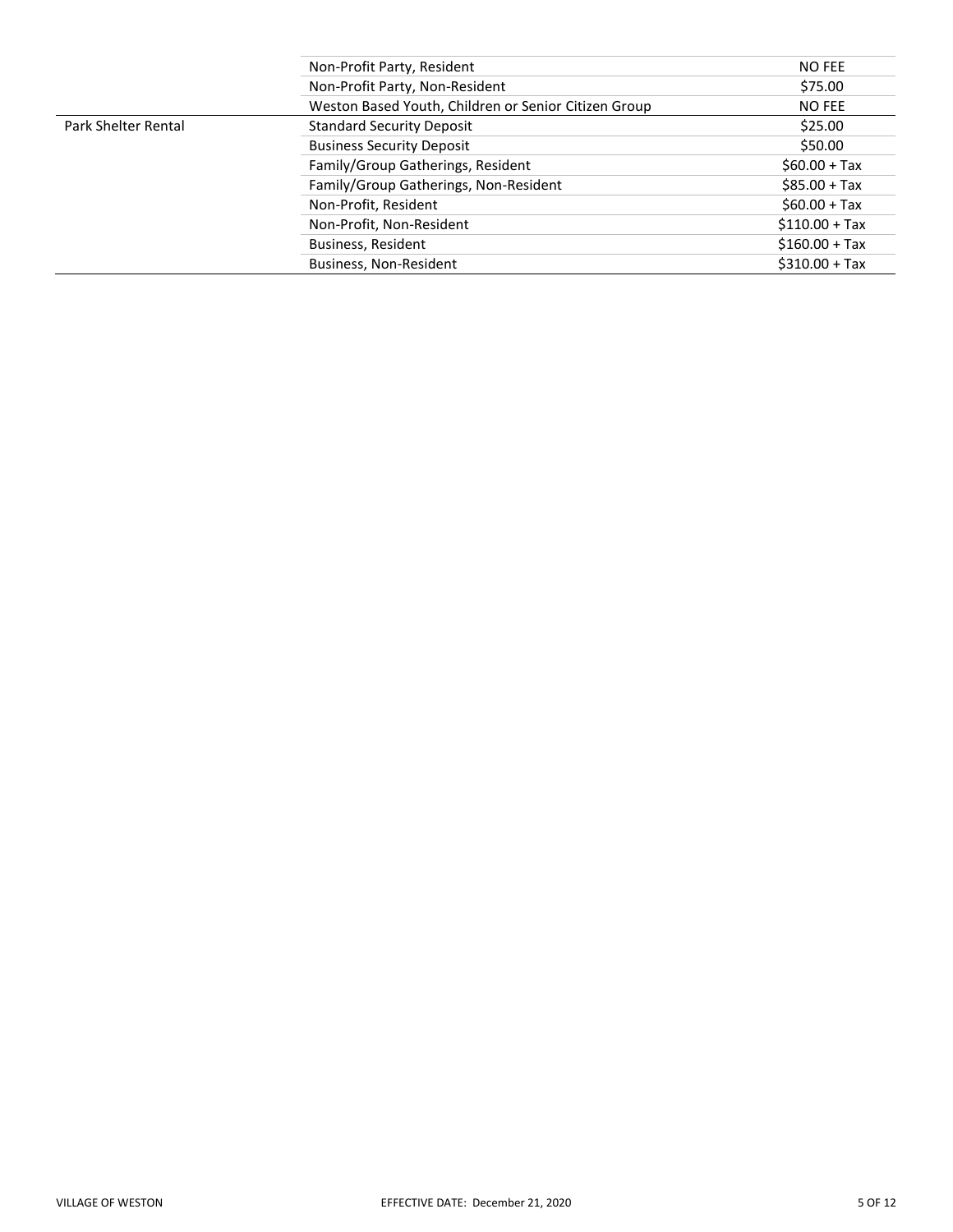# <span id="page-8-0"></span>DEPARTMENT OF PLANNING AND DEVELOPMENT

#### **DIRECTOR/ZONING ADMINISTRATOR**

Jennifer Higgins (715) 241-2638 [jhiggins@westonwi.gov](mailto:jhiggins@westonwi.gov)

**BUILDING INSPECTOR** Shaun "Scott" Tatro (715) 359-6114 [statro@westonwi.gov](mailto:statro@westonwi.gov)

#### **PLANNING TECHNICIAN**

Valerie Parker (715) 241-2607 [vparker@westonwi.gov](mailto:vparker@westonwi.gov)

#### **ASSISTANT PLANNER** Emily Wheaton (715) 241-2639 ewheaton[@westonwi.gov](mailto:jwehner@westonwi.gov)

**PROPERTY INSPECTOR** Jayson "Roman" Maguire (715) 359-6114 [rmaguire@westonwi.gov](mailto:rmaguire@westonwi.gov)

**ECONOMIC DEVELOPMENT COORDINATOR** Tom Chartrand (715) 241-2633 tchartrand[@westonwi.gov](mailto:tchartrand@westonwi.gov)

Please note:

All fees within this section also pertain to the joint Town and Village of Weston Extraterritorial Zoning (ETZ) Area.

Failure to obtain and file a permit or application shall result in a stop work order **and the permit fees are TRIPLED**. Please visit The Planning and Development Department's Permits and Applications page for permit applications and details at [www.westonwi.gov/permits.](http://www.westonwi.gov/permits) Permit & planning related applications may be applied for online a[t www.westonwi.gov/epermits.](http://www.westonwi.gov/epermits) If you have questions or would like to schedule appointments for inspections, please email [plandev@westonwi.gov](mailto:plandev@westonwi.gov) or call 715-241-2613.

**All credit/debit card transactions shall incur a 3.25% + \$1.00 convenience fee. E-check transactions shall incur a \$.50 convenience fee.** 

#### <span id="page-8-1"></span>**PUBLIC HEARING FEES** Class Fee Description Fee Rezoning (Village and ETZ): Map Amendment **Amendment** \$250.00 Text Amendment \$200.00 Comprehensive Plan: Map Amendment \$350.00 Map Amendment with Rezone Map Amendment **\$500.00** Text Amendment \$200.00 Text Amendment with Rezone Text Amendment **\$350.00** Conditional Use: New Residential \$250.00 New Non-Residential (Includes Multiple Family Dwelling Units) \$250.00 + \$10.00/Acre over 10 Acres Amendment to Conditional Use Permit  $\sim$  \$250.00 Appeal of Decision to the Village Board **\$250.00** \$250.00 Discount: Site Plan, Rezone and/or Conditional Use Combination (-\$100.00) zoning Board of Appeals:  $Variance$  and  $Variance$  and  $S400.00$ Interpretation \$250.00 Appeal of Decision  $$400.00$ Miscellaneous: Street Vacation \$500.00 Annexation \$250.00 Annexation (ETZ only, no change in zoning/comp plan) \$100.00 **LAND DIVISION FEES**

<span id="page-8-2"></span>

| <b>Class</b>          | Fee Description                               | Fee       |
|-----------------------|-----------------------------------------------|-----------|
| Certified Survey Map: | Plat of Survey                                | No Charge |
|                       | Standard Certified Survey Map (Village & ETZ) | \$50.00   |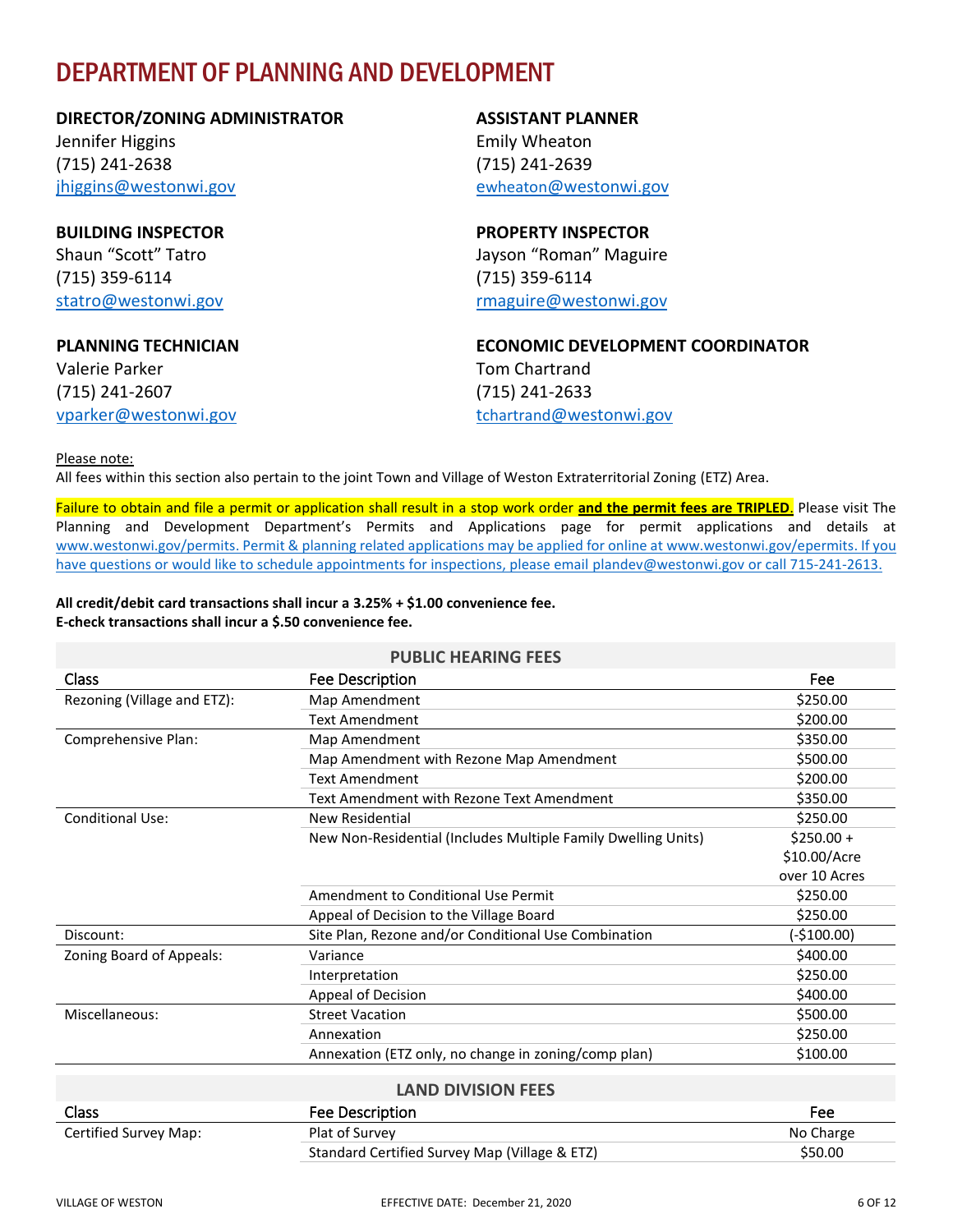<span id="page-9-0"></span>

|                                                                               | Certified Survey Map with Street Dedication (PC, PIC and Board) -            | \$250.00                |
|-------------------------------------------------------------------------------|------------------------------------------------------------------------------|-------------------------|
|                                                                               | (Village & ETZ)                                                              |                         |
| Condo Plat Review:                                                            | Condo Plat Review - 3 or less units                                          | \$50.00                 |
|                                                                               | Condo Plat Review - 4 or more units                                          | $$150.00 +$             |
|                                                                               |                                                                              | \$10.00/unit over 20    |
| <b>Subdivision Plat Review:</b>                                               | Concept Plat Review                                                          | \$100.00                |
|                                                                               | Preliminary Plat Review                                                      | $$300.00 +$             |
|                                                                               |                                                                              | \$10.00/Lot over 20     |
|                                                                               | <b>Final Plat Review</b>                                                     | $$150.00 +$             |
|                                                                               |                                                                              | \$10.00/Lot over 20     |
|                                                                               | Amendment or Revision                                                        | \$250.00/Revision       |
| <b>Parkland Dedication Fees:</b>                                              | Single Family Detached Residence                                             | \$244.00/Lot            |
|                                                                               | <b>Two-Family Residence</b>                                                  | \$446.00/Lot            |
|                                                                               | Multiple Family Dwelling Units, 1 Bedroom                                    | \$138.00/Unit           |
|                                                                               | Multiple Family Dwelling Units, 2 Bedroom                                    | \$204.00/Unit           |
|                                                                               | Multiple Family Dwelling Units, 3+ Bedroom                                   | \$244.00/Unit           |
|                                                                               | <b>COMMERCIAL PERMIT FEES</b>                                                |                         |
| Class                                                                         | Fee Description                                                              | Fee                     |
| Zoning and Occupancy:                                                         | <b>Zoning Permit</b>                                                         | Included in Fees        |
|                                                                               | Occupancy Inspection and Certificate                                         | \$50.00                 |
|                                                                               | Add On: Occupancy Re-Inspection (3+ inspections)                             | $+ $50.00$              |
| Site Plan Review:                                                             | <b>Accessory Structure Plan Review</b>                                       | \$100.00                |
|                                                                               | <b>Architectural Review</b>                                                  | \$100.00                |
|                                                                               | Landscape Plan Review                                                        | \$100.00                |
|                                                                               | Parking Lot Plan or Drainage Review (includes Landscaping)                   | \$200.00                |
|                                                                               | Building Addition (Under 50% of existing building)                           | \$300.00                |
|                                                                               | New Construction - Staff Review Only                                         | \$500.00                |
|                                                                               | New Construction - Plan Commission Review                                    | \$600.00                |
|                                                                               | New Construction - Large Retail/Commercial Services (Plan                    | $$750.00 +$             |
|                                                                               | Commission Review and Conditional Use Permit included)                       | \$10.00/Acre            |
|                                                                               |                                                                              | over 10 Acres           |
|                                                                               | New Construction - Large Retail/Commercial Services over 75,000              | $$900.00 +$             |
|                                                                               | ft <sup>2</sup> (Plan Commission Review and Conditional Use Permit included) | \$10.00/Acre            |
|                                                                               |                                                                              | over 10 Acres           |
|                                                                               | Add On: Plan Commission Review                                               | \$100.00                |
| Early Start Permit:                                                           | Footings and Foundation                                                      | \$200.00                |
| <b>Building Permit:</b>                                                       | All Projects                                                                 | \$.10/ft <sup>2</sup>   |
|                                                                               | Minimum Fee                                                                  | \$100.00                |
|                                                                               | Maximum Fee                                                                  | \$5,000.00              |
| Completion Surcharge*:                                                        | Minor Projects (additions under 50% of existing building SQ FT and           | \$2,500.00              |
|                                                                               | parking lot expansions)                                                      |                         |
| *Returned after completion and final inspection of<br>both site and building. | Major Projects (New or additions exceeding 50% of existing SQFT)             | \$5,000.00              |
| Drainage Review:                                                              | Multiple Family Dwelling Units (3+ units)                                    | \$200.00                |
|                                                                               | Multiple Family Dwelling Units (3+ units) (Over 1 acre)                      | \$300.00                |
|                                                                               | <b>Commercial and Industrial</b>                                             | \$200.00                |
|                                                                               | Commercial and Industrial (Over 1 acre)                                      | \$300.00                |
| Plumbing:                                                                     | Fee                                                                          | \$100.00                |
| Electrical:                                                                   | Minimum Fee                                                                  | \$100.00                |
|                                                                               | Maximum Fee                                                                  | \$5,000.00              |
|                                                                               | Multi-family (over 2 units) (new, additions & remodel)                       | \$0.08 per sq. ft. plus |
|                                                                               |                                                                              | service size fee &      |
|                                                                               |                                                                              | additional metering     |
|                                                                               |                                                                              | fee (per meter) -       |
|                                                                               |                                                                              | (Minimum fee            |
|                                                                               |                                                                              | \$100)                  |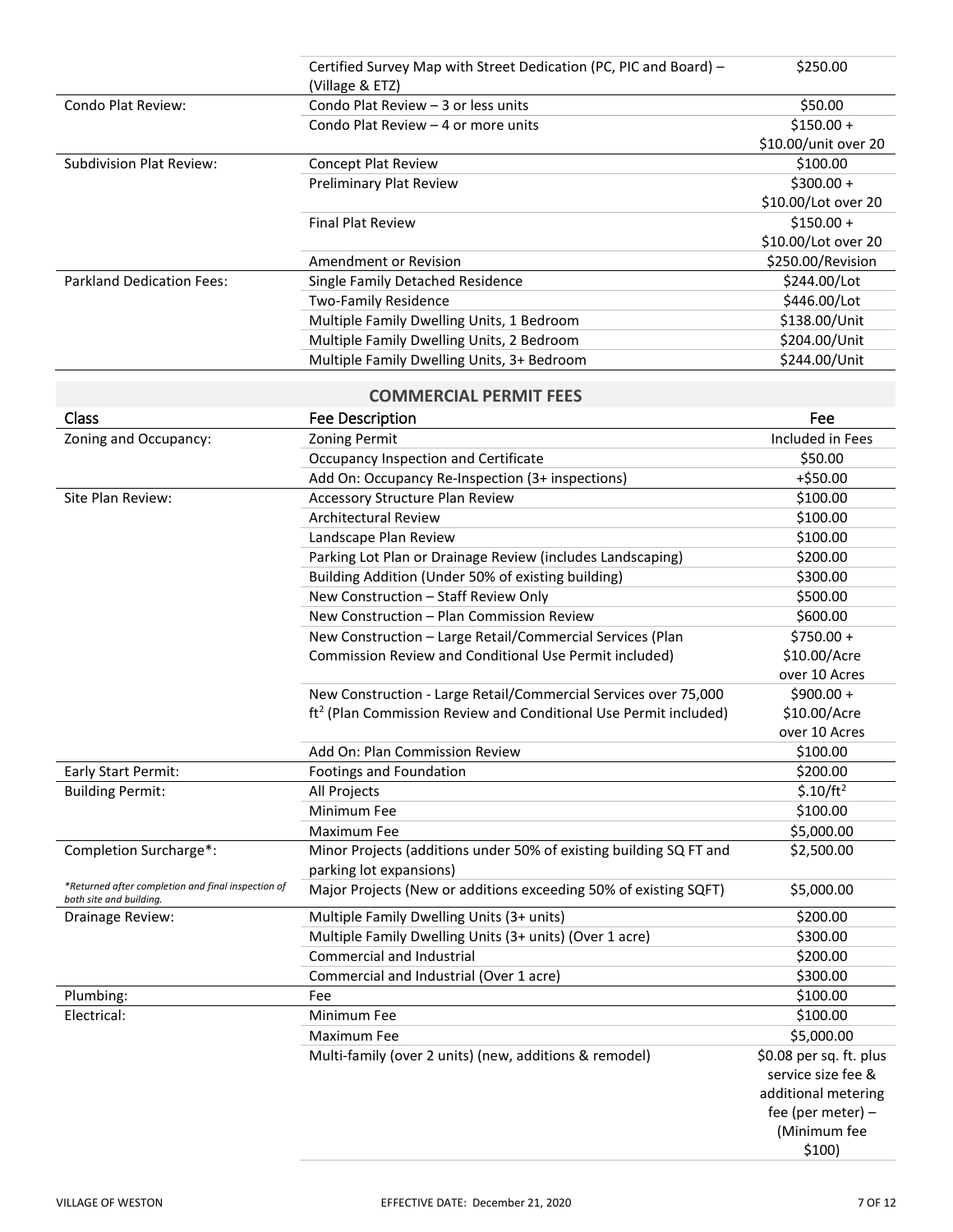|                               | Local Business, Institutional & Office Buildings (new, additions & | \$0.09 per sq. ft. plus                          |
|-------------------------------|--------------------------------------------------------------------|--------------------------------------------------|
|                               | remodel)                                                           | service size fee &                               |
|                               |                                                                    | additional metering                              |
|                               |                                                                    | fee (per meter) -                                |
|                               |                                                                    | (Minimum fee                                     |
|                               |                                                                    | \$100)                                           |
|                               | Manufacturing & Industrial Buildings (new, additions & remodel)    | \$0.05 per sq. ft. plus                          |
|                               |                                                                    | service size fee &                               |
|                               |                                                                    | additional metering                              |
|                               |                                                                    | fee (per meter) $-$<br>(Minimum fee              |
|                               |                                                                    | \$100)                                           |
|                               | Warehouses (new, additions & remodel)                              | \$0.04 per sq. ft. plus                          |
|                               |                                                                    | service size fee &                               |
|                               |                                                                    | additional metering                              |
|                               |                                                                    | fee (per meter) -                                |
|                               |                                                                    | (Minimum fee                                     |
|                               |                                                                    | \$100)                                           |
|                               | Service Change - 200 AMPS, Single Meter                            | \$55.00                                          |
|                               | Service Change - 400 AMPS, Single Meter                            | \$75.00                                          |
|                               | Service Change - 600 AMPS, Single Meter                            | \$95.00                                          |
|                               | Service Change - 800 AMPS, Single Meter                            | \$115.00                                         |
|                               | Service Change - 1,000+ AMPS, Single Meter                         | \$140.00                                         |
|                               | Add On: Multiple Metering                                          | +\$10.00/Meter                                   |
|                               | Inspection Fee per Inspection (rounded up to nearest hour)         | \$100.00/Hour                                    |
| Solar Photovoltaic (PV)       | Commercial Small (7.5 KW and less)                                 | \$200                                            |
|                               | Commercial Large (over 7.5 KW)                                     | \$300                                            |
| HVAC:                         | All Projects                                                       | \$100.00                                         |
| Roofing:                      | All Projects                                                       | \$100.00                                         |
| Cell Tower/Site Modifications | New - requires site plan approval                                  | Permit included in                               |
|                               |                                                                    | site plan review fees                            |
|                               | Antennae & Electrical changes                                      | \$150                                            |
| Signs:                        | Permanent, Wall Signs                                              | $$25.00 + $1.00/ft^2$<br>over 50 ft <sup>2</sup> |
|                               | Permanent, Freestanding Signs (Single Business)                    | $$50.00 + $1.00/ft^2$                            |
|                               |                                                                    | over 50 $ft2$                                    |
|                               | Permanent, Development Signs (Multiple Businesses)                 | $$100.00 + $1.00/ft^2$                           |
|                               |                                                                    | over 100 ft <sup>2</sup>                         |
|                               | Permanent, Development Sign Panel Replacement                      | \$25.00/Business                                 |
|                               | Sandwich/Pedestal Sign                                             | \$25.00                                          |
|                               | Face Copy Replacement Only, Existing Business                      | No Charge                                        |
|                               | Add On: Electrical Inspection, New Signs/Lighting Upgrades/VMS     | +\$25.00/Sign                                    |
|                               | One-Time Use Sign (30-day use max), Non-Residential                | \$25.00/Sign                                     |
| Parking Lots:                 | Repaving/Resurfacing/Restriping                                    | Permit included in                               |
|                               |                                                                    | site plan review                                 |
|                               |                                                                    | fees.                                            |
|                               | <b>DECIDENTIAL DEDMIT EEEC</b>                                     |                                                  |

<span id="page-10-0"></span>

| <b>RESIDENTIAL PERMIT FEES</b> |                                                          |                             |  |  |  |  |  |
|--------------------------------|----------------------------------------------------------|-----------------------------|--|--|--|--|--|
| <b>Class</b>                   | Fee Description                                          | Fee                         |  |  |  |  |  |
| Zoning and Occupancy:          | Zoning/Pre-Application Permit                            | Included                    |  |  |  |  |  |
|                                | Occupancy Inspection and Certificate                     | Included                    |  |  |  |  |  |
|                                | Add On: Occupancy Inspection (3+ inspections)            | $+ $75.00$                  |  |  |  |  |  |
| Early Start Permit:            | Footings and Foundations                                 | \$100.00                    |  |  |  |  |  |
| <b>Building Permit:</b>        | Plan Review - New One and Two-Family Residence (Includes | $$300.00 +$                 |  |  |  |  |  |
|                                | Finished Floor Area and Garage Area)                     | \$10.00/100 ft <sup>2</sup> |  |  |  |  |  |
|                                |                                                          | over 1,500 ft <sup>2</sup>  |  |  |  |  |  |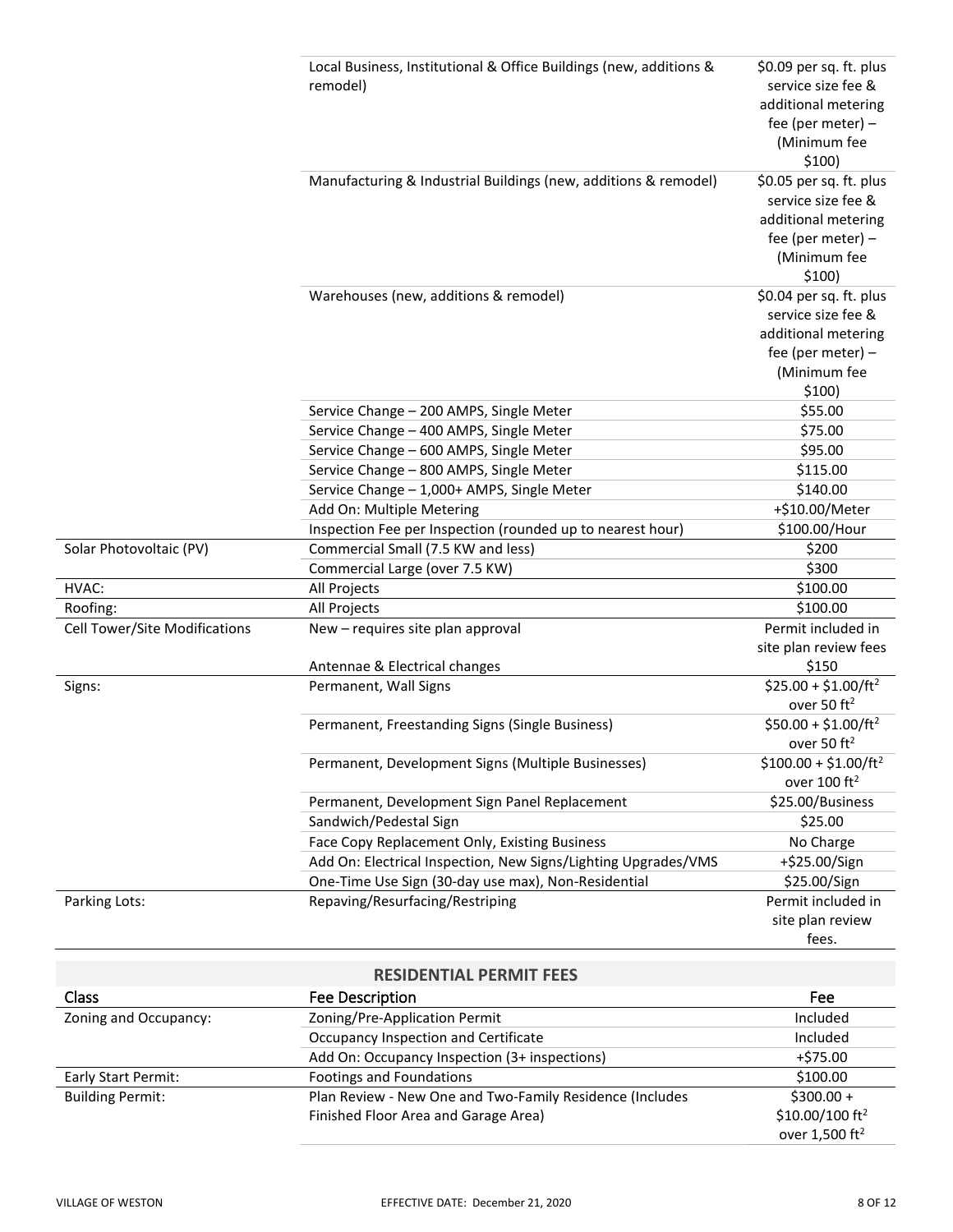<span id="page-11-0"></span>

|                                                                               | Inspection Fees - New One and Two-Family Residence (Includes         | $$600.00 +$                       |
|-------------------------------------------------------------------------------|----------------------------------------------------------------------|-----------------------------------|
|                                                                               | Finished and Unfinished Floor Area and Garage Area)                  | \$20.00/100 ft <sup>2</sup>       |
|                                                                               |                                                                      | over 1,500 ft <sup>2</sup>        |
|                                                                               | Add On: State of Wisconsin UDC Seal                                  | \$40.00                           |
|                                                                               | Manufactured Home Installation                                       | \$200.00                          |
|                                                                               | 1 & 2 Family Interior Remodel                                        | $$75.00 +$                        |
|                                                                               |                                                                      | \$20.00/100 ft <sup>2</sup>       |
|                                                                               |                                                                      | over 200 ft <sup>2</sup> plus all |
|                                                                               |                                                                      | plumbing, electric                |
|                                                                               |                                                                      | and HVAC fees if                  |
|                                                                               |                                                                      | applicable                        |
|                                                                               |                                                                      |                                   |
|                                                                               | Add On: Plumbing Inspection, Non-Structural/Structural Remodel       | \$40.00                           |
|                                                                               | Add On: Electrical Inspection, Non-Structural/Structural Remodel     | \$40.00                           |
|                                                                               | Add On: HVAC, Non-Structural/Structural Remodel                      | \$40.00                           |
|                                                                               | Home Additions (Includes Plumbing, Electrical and HVAC)              | $$200.00 +$                       |
|                                                                               |                                                                      | \$20.00/100 ft <sup>2</sup>       |
|                                                                               |                                                                      | over 200 ft <sup>2</sup>          |
|                                                                               | Attached Garage Addition (Principal Structure) (Includes Electrical, | $$100.00 +$                       |
|                                                                               | Plumbing and HVAC)                                                   | \$20.00/100 ft <sup>2</sup>       |
|                                                                               |                                                                      | over 200 ft <sup>2</sup>          |
|                                                                               | Re-Roofing, Siding, Soffit and Fascia                                | \$50.00                           |
| Electrical:                                                                   | Electrical Service Upgrade/Relocate                                  | \$55.00                           |
|                                                                               | Re-wiring/Circuit Extension/New Circuit - per circuit                | \$30.00                           |
| Solar Photovoltaic (PV)                                                       | <b>Residential Systems</b>                                           | \$200                             |
| Plumbing:                                                                     | Plumbing as Defined by the State of WI                               | \$30.00                           |
| HVAC:                                                                         | Installing/Replacing of Fireplace/Wood Stove unit                    | \$30.00/Unit                      |
| <b>Completion Surcharge:</b>                                                  | Single Family Detached and Two-Family Residence                      | \$1,000.00                        |
| *Returned after completion and final inspection of<br>both site and building. |                                                                      |                                   |
| Drainage Review:                                                              | Single Family Detached Residence                                     | \$100.00                          |
|                                                                               | <b>Two-Family Residence</b>                                          | \$150.00                          |
| In-Home Business:                                                             | <b>Home Occupation Permit</b>                                        | \$25.00                           |
|                                                                               | Home Occupation Permit, Conditional Use                              | \$250.00                          |
|                                                                               | Residential Business Permit, Conditional Use                         | \$250.00                          |
|                                                                               |                                                                      |                                   |
|                                                                               | <b>MISCELLANEOUS PERMITS FEES</b>                                    |                                   |
| Class                                                                         | Fee Description                                                      | Fee                               |
| <b>Accessory Structure:</b>                                                   | Under 150 ft <sup>2</sup> , Residential                              | \$30.00                           |
|                                                                               | 150 to 199 ft <sup>2</sup> , Residential                             | \$60.00                           |
|                                                                               | 200 to 500 ft <sup>2</sup> , Residential                             | \$120.00                          |
|                                                                               | Over 500 ft <sup>2</sup> , Residential                               | $$120.00 + $0.20/ft^2$$           |
|                                                                               |                                                                      | over 500 ft <sup>2</sup>          |
|                                                                               | Accessory Structure, Non-Residential (Up to 2,000 ft <sup>2</sup> )  | $$100.00 + $0.20/ft^2$$           |
|                                                                               |                                                                      | over 1000 ft <sup>2</sup>         |
|                                                                               | Add On: Plan Commission Review                                       | +\$100.00                         |
|                                                                               | Add On: Plumbing Inspection, Accessory Structure                     | $+ $30.00$                        |
|                                                                               | Add On: Electrical Inspection, Accessory Structure                   | $+ $30.00$                        |
|                                                                               | Add On: HVAC, Accessory Structure                                    | $+ $30.00$                        |
| Driveway:                                                                     | New, Residential                                                     | \$75.00                           |
|                                                                               | Resurfacing or Expansion, Residential (Excludes Seal Coat)           | \$35.00                           |
| Deck:                                                                         | <b>New</b>                                                           | \$75.00                           |
|                                                                               | Repair/Alteration (Not including re-decking with like material)      | \$35.00                           |
| Fence:                                                                        | Residential                                                          | \$30.00                           |
|                                                                               | Commercial, Institutional and Industrial                             | \$50.00                           |
| In-Ground Sprinkler:                                                          | Residential                                                          | \$50.00                           |
|                                                                               | - Commercial, Institutional and Industrial                           | \$100.00                          |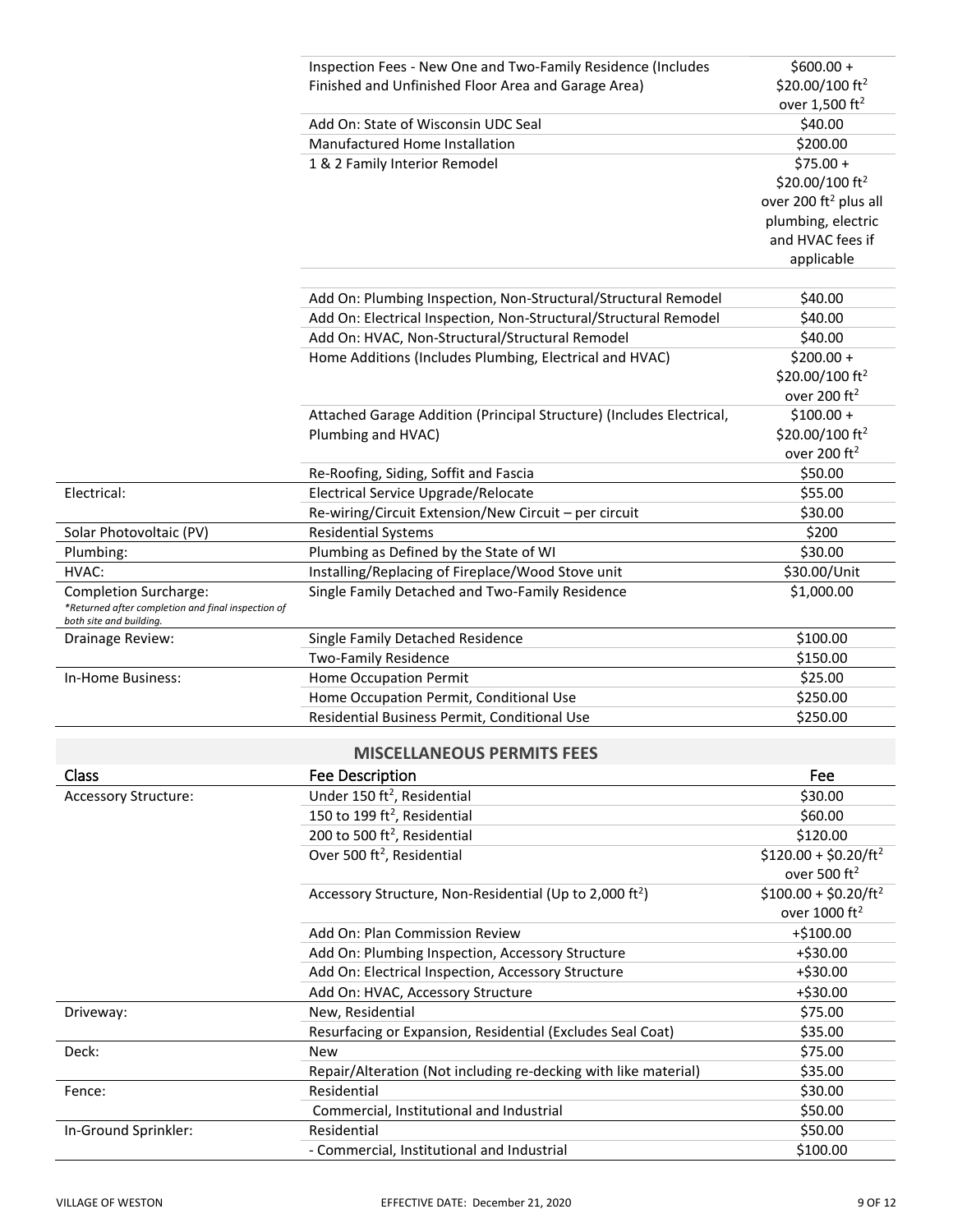| Swimming Pool:                | Portable, Removed Annually                                       | No Fee                                |
|-------------------------------|------------------------------------------------------------------|---------------------------------------|
|                               | Permanent, Above Ground                                          | \$50.00                               |
|                               | Permanent, In-Ground                                             | \$100.00                              |
|                               | Hot Tub, Indoor/Outdoor, Residential                             | \$30.00                               |
|                               | Commercial Pool Indoor/Outdoor                                   | \$200.00                              |
|                               | Commercial Hot Tub Indoor/Outdoor                                | \$200.00                              |
| Demolition:                   | <b>Principal Structure</b>                                       | \$100.00/Structure                    |
|                               | <b>Accessory Structure</b>                                       | \$50.00/Structure                     |
|                               | <b>Manufactured Homes</b>                                        | \$50.00/Structure                     |
| Shoreland:                    | Shoreland Grading                                                | \$220.00                              |
|                               | Shoreland Grading, Waterfront                                    | \$300.00                              |
|                               | <b>Cutting Vegetation</b>                                        | \$30.00                               |
|                               | <b>Shoreland Zoning Permit</b>                                   | \$100.00                              |
| <b>Shoreland Restoration:</b> | 1 to 500 $ft^2$                                                  | \$150.00                              |
|                               | 501 to 1500 ft <sup>2</sup>                                      | \$250.00                              |
|                               | $1500 + ft2$                                                     | \$350.00                              |
| Ponds:                        | Decorative                                                       | No Fee                                |
|                               | <b>Groundwater Pond</b>                                          | \$220.00                              |
|                               | Diked Pond                                                       | \$275.00                              |
|                               | <b>Stock Pond</b>                                                | \$50.00                               |
| <b>Special Exception:</b>     | Sign Permit                                                      | $$100.00 + cost of$                   |
|                               |                                                                  | sign permit                           |
| <b>Temporary Use Permits</b>  | <b>Outdoor Sales</b>                                             | \$25.00                               |
|                               | Outdoor Sales, Non-Profit                                        | No Fee                                |
|                               | Outdoor Assembly or Special Event                                | \$100.00                              |
|                               | Contractor's Project Office                                      | \$25.00                               |
|                               | Contractor's On-Site Equipment Storage Facility                  | \$25.00                               |
|                               | On-Site Real Estate's Office                                     | \$25.00                               |
|                               | Relocatable Building                                             | \$25.00                               |
|                               | Season Outdoor Sales of Farm Products (Includes Christmas Trees) | \$25.00                               |
|                               | Portable Storage Containers (Pods)                               | \$25.00                               |
|                               | Shelter                                                          | \$25.00                               |
|                               | Unscreened Outdoor Storage Accessory to Industrial Use           | \$25.00                               |
|                               | Add On: Police Department Background Check                       | $+ $25.00$                            |
|                               | Add On: Use of Tent                                              | $+ $25.00$                            |
|                               | Add On: Plan Commission Review                                   | $+ $100.00$                           |
| Miscellaneous:                | Ditch Grade                                                      | \$40.00/Hour                          |
|                               | Fire/House Number Sign                                           | \$50.00                               |
|                               | Floodplain Zoning Permit                                         | \$100.00                              |
|                               |                                                                  | \$25.00                               |
|                               | Permanent Sign, Residential<br>Snow Shovel/Fine                  | $$100 + Cost$                         |
|                               |                                                                  | $$100 + Cost (1st Letter)$            |
|                               | Lawn Mowing/Fine                                                 | \$150 + Cost (2 <sup>nd</sup> Letter) |
|                               |                                                                  | \$200 + Cost (3rd Letter)             |
|                               |                                                                  | \$250 + Cost (4 <sup>th</sup> Letter) |
|                               | Due Process Hearing Fee                                          | \$100                                 |
| Streets and Public Property:  | Special Event on Public Property                                 | \$100.00                              |
|                               | Add On: EMPD Assistance                                          | +\$70.00/hour                         |
|                               |                                                                  | (2-hour minimum)                      |
|                               | Moving Permit, Principal Structures through Village              | \$150.00                              |
|                               | Moving Permit, Principal Structures into Village (PC Approval)   | \$200.00                              |
|                               | Moving Permit, Accessory Structures, Wide Load                   | \$50.00                               |
|                               | Road Excavation, Utility                                         | \$75.00                               |
|                               | Road Excavation, Other                                           | \$150.00                              |
|                               | Street Privilege for Construction Materials, 30-days             | \$100.00                              |
| Zoning Compliance Letter:     | Residential                                                      | \$20.00                               |
|                               | Non-Residential                                                  | \$100.00                              |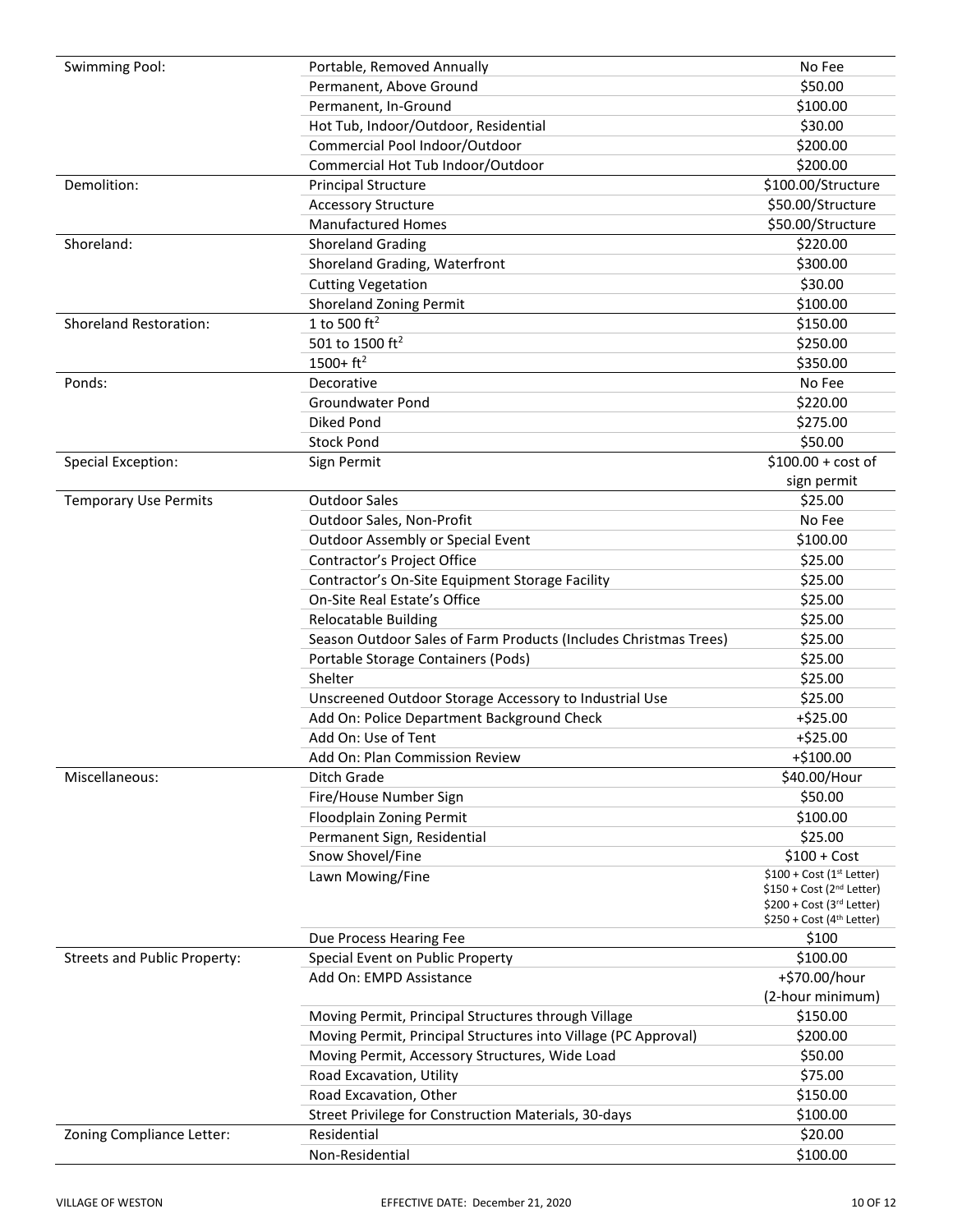| Paper Copies and Look-Ups |  |  |  |  |  |  |
|---------------------------|--|--|--|--|--|--|
|---------------------------|--|--|--|--|--|--|

| Paper Copies and Look-Ups: | Copy of Building Permit                          | $$0.0135/Page + tax$<br>(black & white)<br>$$0.0632/Page + tax$<br>(color) |  |  |
|----------------------------|--------------------------------------------------|----------------------------------------------------------------------------|--|--|
|                            | Copy of Subdivision Code                         | $$10.00 + Tax$                                                             |  |  |
|                            | Copy of Zoning Code                              | $$20.00 + Tax$                                                             |  |  |
|                            | Copy of Village Map (8.5" x 11")                 | $$0.0135/Page + tax$<br>(black & white)                                    |  |  |
|                            |                                                  | $$0.0632/Page + tax$<br>(color)                                            |  |  |
|                            | Copy of Village Map (11" x 17")                  | $$0.0135/Page + tax$<br>(black & white)<br>$$0.0632/Page + tax$<br>(color) |  |  |
|                            | Copy of Black and White Village Maps (36" x 42") | $$5.00 + Tax$                                                              |  |  |
|                            | Copy of Colored Village Maps (36" x 42")         | $$11.00 + Tax$                                                             |  |  |
| <b>GIS Services:</b>       | Elevations, 2ft Contours                         | \$100/Section                                                              |  |  |
|                            | Aerials, Color                                   | \$150.00/Section                                                           |  |  |
|                            | Miscellaneous Digital Data                       | \$25.00/Shapefile                                                          |  |  |
|                            | Labor                                            | \$40.00/Hour                                                               |  |  |
|                            | Data on Flash Drive (1 GB)                       | \$5.00/Drive                                                               |  |  |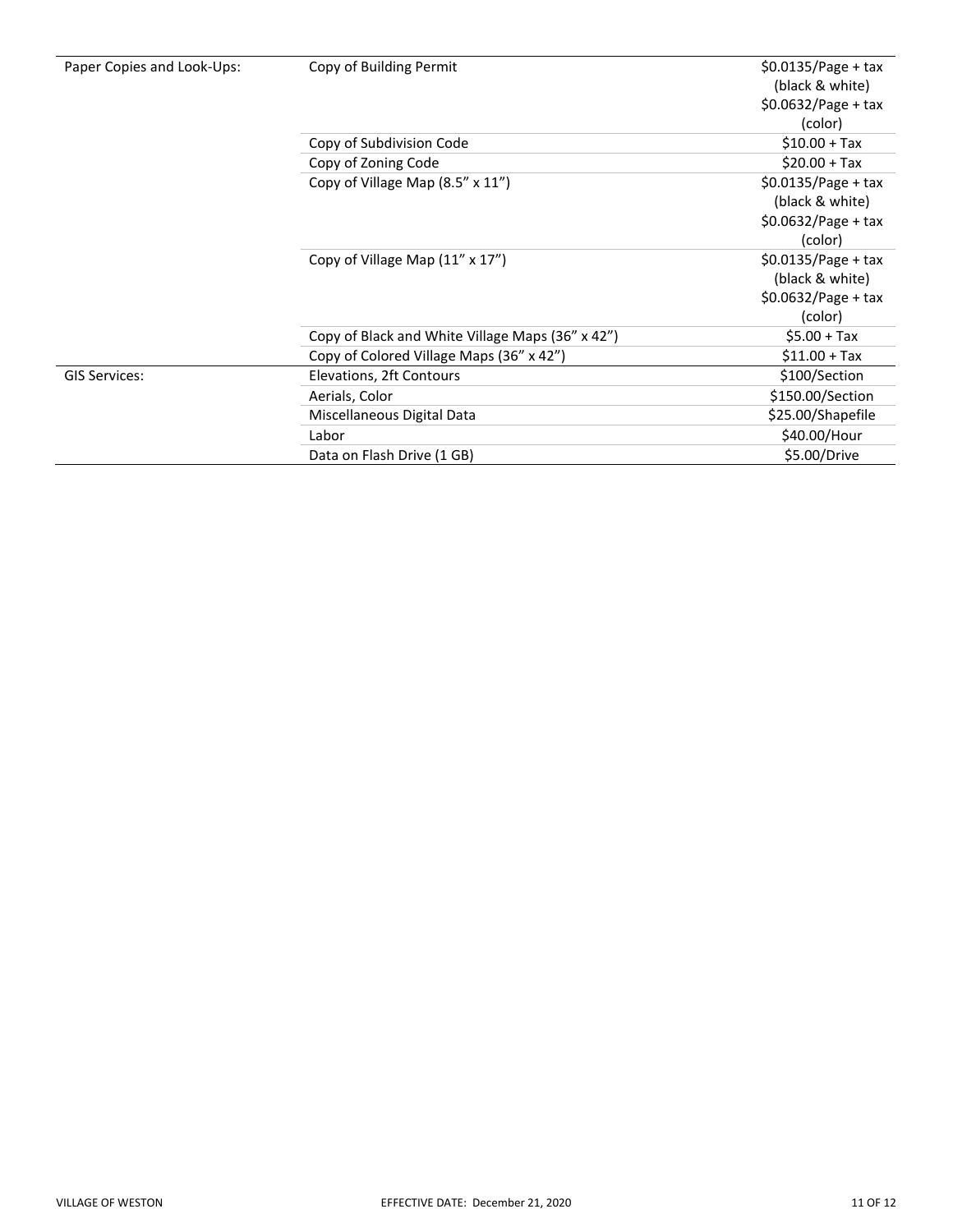# <span id="page-14-0"></span>MUNICIPAL UTILITIES

#### **DIRECTOR OF PUBLIC WORKS**

Michael Wodalski (715) 241-2636 mwodalski[@westonwi.gov](mailto:mwodalski@westonwi.gov)

#### **DEPUTY DIRECTOR OF PUBLIC WORKS**

Josh Swenson (715) 241-2637 [jswenson@westonwi.gov](mailto:jswenson@westonwi.gov)

#### **DEPUTY DIRECTOR OF PUBLIC WORKS**

Dan Raczkowski (715) 241-2632 [mwodalski@westonwi.gov](mailto:mwodalski@westonwi.gov)

#### **CLERK, UTILITIES**

Theresa Coleman (715) 359-2876 [tcoleman@westonwi.gov](mailto:tcoleman@westonwi.gov) 

<span id="page-14-1"></span>

|                             | <b>METER RATES AND FEES</b>                                    |                     |
|-----------------------------|----------------------------------------------------------------|---------------------|
| Class                       | <b>Fee Description</b>                                         | Fee                 |
| Sewer Meter Hookup          | 5/8" and 3/4" Meter                                            | \$500.00            |
|                             | 1" Meter                                                       | \$1,250.00          |
|                             | 1 1/2" Meter                                                   | \$2,500.00          |
|                             | 2" Meter                                                       | \$4,000.00          |
|                             | 3" Meter                                                       | \$7,500.00          |
|                             | 4" Meter                                                       | \$12,500.00         |
|                             | 6" Meter                                                       | \$25,000.00         |
| Lateral Inspections         | Water                                                          | \$10.00/Lateral     |
|                             | Sewer                                                          | \$35.00/Lateral     |
| Sewer Base Rates            | 5/8" and 3/4" Meter                                            | \$33.00/Quarter     |
|                             | 1" Meter                                                       | \$98.50/Quarter     |
|                             | 1 1/2" Meter                                                   | \$197.00/Quarter    |
|                             | 2" Meter                                                       | \$328.00/Quarter    |
|                             | 3" Meter                                                       | \$754.00/Quarter    |
|                             | 4" Meter                                                       | \$1,344.00/Quarter  |
|                             | 6" Meter                                                       | \$3,016.00/Quarter  |
|                             | Volume Rate                                                    | +\$3.45/1,000gal of |
|                             |                                                                | Metered Water       |
|                             | Wastewater BOD's Exceeds 250 mg/L                              | *Additional Charges |
|                             | Wastewater Suspended Solids Exceeds 250 mg/L                   | *Additional Charges |
|                             | Sanitary Sewer Connection w/o Metered Water Connection         | \$92.50/Quarter     |
|                             | (Minimum)                                                      |                     |
| <b>Private Well Permit</b>  | 5-Year Permit                                                  | \$135.00            |
|                             | Additional Water Samples (Over 1)                              | \$60.00/Sample      |
| <b>Water Rates and Fees</b> | Public Service Commission Website - Weston Water Utility       | See PDF             |
| Stormwater                  | 1 ERU                                                          | \$12.50             |
|                             | *Single Family Home = 1 ERU                                    |                     |
|                             | *Duplex = 0.7 ERU per unit (1.4 ERU total)                     |                     |
|                             | *All non-residential properties charged based on 1 ERU = 3,338 |                     |
|                             | Square Feet of Impervious Area                                 |                     |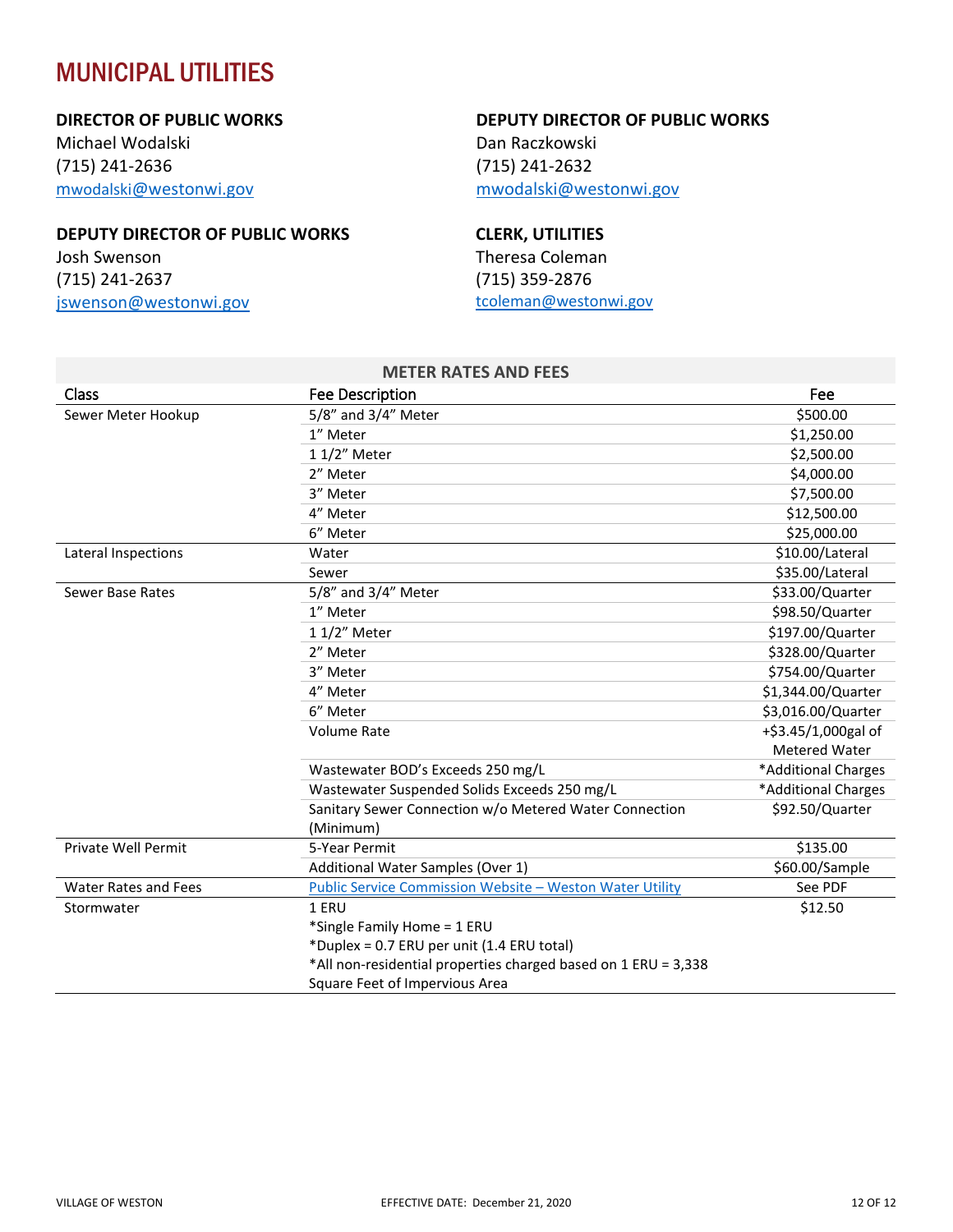#### *Date From 1/1/2020 and Date To 12/31/2020 and Template WUBPA and Jurisdiction Village of Weston*

| Permit#                  | <b>Templates</b> | <b>Permit Address</b>             | <b>Parcel ID</b>                | <b>Owner Name</b>                                              | <b>Contractor</b>                      | <b>Finished Sq Ft</b> | <b>Issue Date</b> | <b>Valuation</b> |            |
|--------------------------|------------------|-----------------------------------|---------------------------------|----------------------------------------------------------------|----------------------------------------|-----------------------|-------------------|------------------|------------|
| <b>Village of Weston</b> |                  |                                   |                                 |                                                                |                                        |                       |                   |                  |            |
| 202001229                | <b>WUBPA</b>     | 6300 BIRCH ST,<br><b>WESTON</b>   | 1922808201099<br>6              | <b>MHWI COLONIAL</b><br><b>GARDENS OF WESTON</b><br><b>LLC</b> | Colonial<br>Gardens MHP<br>LLC.        | 1,248                 | 08/19/2020        | \$30,000         | \$240.00   |
| 202001510                | <b>WUBPA</b>     | 6300 BIRCH ST,<br><b>WESTON</b>   | 1922808201099<br>6              | MHWI COLONIAL<br><b>GARDENS OF WESTON</b><br><b>LLC</b>        | Colonial<br>Gardens MHP<br>LLC.        | 1,280                 | 10/30/2020        | \$30,000         | \$240.00   |
| 202000955                | <b>WUBPA</b>     | 6300 BIRCH ST,<br><b>WESTON</b>   | 1922808201099<br>6              | MHWI COLONIAL<br><b>GARDENS OF WESTON</b><br><b>LLC</b>        | Colonial<br><b>Gardens MHP</b><br>LLC. | 1,216                 | 06/19/2020        | \$35,000         | \$240.00   |
| 202000956                | <b>WUBPA</b>     | 6300 BIRCH ST,<br><b>WESTON</b>   | 1922808201099<br>6              | MHWI COLONIAL<br><b>GARDENS OF WESTON</b><br><b>LLC</b>        | Colonial<br>Gardens MHP<br>LLC.        | 1,248                 | 06/19/2020        | \$35,000         | \$240.00   |
| 202000957                | <b>WUBPA</b>     | 6300 BIRCH ST.<br><b>WESTON</b>   | 1922808201099<br>6              | MHWI COLONIAL<br><b>GARDENS OF WESTON</b><br><b>LLC</b>        | Colonial<br>Gardens MHP<br>LLC.        | 1,248                 | 06/19/2020        | \$35,000         | \$240.00   |
| 202000987                | <b>WUBPA</b>     | 6300 BIRCH ST,<br><b>WESTON</b>   | 1922808201099<br>6              | MHWI COLONIAL<br><b>GARDENS OF WESTON</b><br><b>LLC</b>        | Colonial<br>Gardens MHP<br>LLC.        | 1,248                 | 06/26/2020        | \$35,000         | \$240.00   |
| 202000988                | <b>WUBPA</b>     | 6300 BIRCH ST,<br><b>WESTON</b>   | 1922808201099<br>6              | <b>MHWI COLONIAL</b><br><b>GARDENS OF WESTON</b><br><b>LLC</b> | Colonial<br>Gardens MHP<br>LLC.        | 1,248                 | 06/26/2020        | \$35,000         | \$240.00   |
| 202000989                | <b>WUBPA</b>     | 6300 BIRCH ST,<br><b>WESTON</b>   | 1922808201099<br>6              | MHWI COLONIAL<br><b>GARDENS OF WESTON</b><br><b>LLC</b>        | Colonial<br>Gardens MHP<br>LLC.        | 1,248                 | 06/26/2020        | \$35,000         | \$240.00   |
| 202000990                | <b>WUBPA</b>     | 6300 BIRCH ST,<br><b>WESTON</b>   | 1922808201099<br>6              | MHWI COLONIAL<br><b>GARDENS OF WESTON</b><br><b>LLC</b>        | Colonial<br>Gardens MHP<br>LLC.        | 1,248                 | 06/26/2020        | \$35,000         | \$240.00   |
| 202000702                | <b>WUBPA</b>     | 3107 FOXTAIL CT,<br><b>WESTON</b> | 1922808202017<br>6              | Denyon Homes                                                   |                                        | 1,336                 | 05/20/2020        | \$147,000        | \$2,325.00 |
| 202000749                | <b>WUBPA</b>     | 3203 FOXTAIL CT,<br><b>WESTON</b> | 1922808202017<br>6              | Denyon Homes                                                   |                                        | 1,282                 | 05/28/2020        | \$147,000        | \$2,385.00 |
| 202000074                | <b>WUBPA</b>     | 2902 WEILAND AV,<br><b>WESTON</b> | 1922808172006<br>$\overline{2}$ | <b>DENYON HOMES INC</b>                                        |                                        | 1,405                 | 02/14/2020        | \$147,000        | \$2,525.00 |
| 202001281                | <b>WUBPA</b>     | 3308 MONTE CARLO<br>DR, WESTON    | 1922808322001<br>$\overline{7}$ | <b>WYLY D SCHEIBE</b><br><b>VICTORIA M SCHEIBE</b>             | <b>HOIDA</b><br><b>BUILDERS</b>        | 1,677                 | 08/31/2020        | \$170,000        | \$2,620.00 |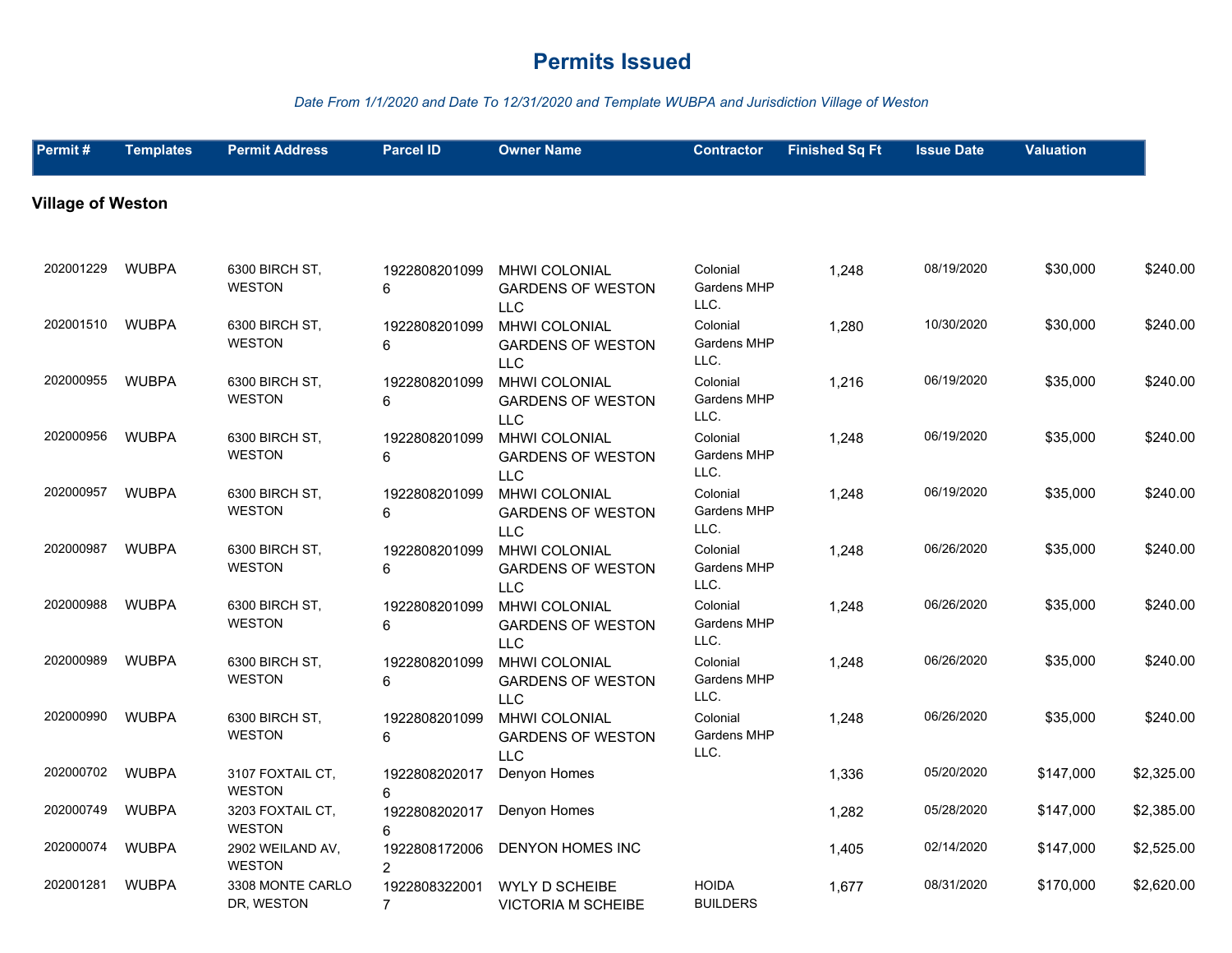#### *Date From 1/1/2020 and Date To 12/31/2020 and Template WUBPA and Jurisdiction Village of Weston*

| Permit#   | <b>Templates</b> | <b>Permit Address</b>                | <b>Parcel ID</b>                | <b>Owner Name</b>                               | <b>Contractor</b>                         | <b>Finished Sq Ft</b> | <b>Issue Date</b> | <b>Valuation</b> |            |
|-----------|------------------|--------------------------------------|---------------------------------|-------------------------------------------------|-------------------------------------------|-----------------------|-------------------|------------------|------------|
| 202000692 | <b>WUBPA</b>     | 4906 QUIRT SANN DR.                  | 1922808172004                   | DENYON HOMES INC                                |                                           | 1,945                 | 05/18/2020        | \$190,000        | \$2,555.00 |
|           |                  | <b>WESTON</b>                        | g                               |                                                 |                                           |                       |                   |                  |            |
| 202000072 | WUBPA            | 2904 WEILAND AV,<br><b>WESTON</b>    | 1922808172006                   | DENYON HOMES INC                                |                                           | 2,118                 | 02/14/2020        | \$197,000        | \$2,755.00 |
| 202000781 | <b>WUBPA</b>     | 5105 QUIRT SANN DR.<br><b>WESTON</b> | 1922808172009                   | DENYON HOMES INC                                |                                           | 1,686                 | 06/01/2020        | \$199,000        | \$2,635.00 |
| 202001227 | <b>WUBPA</b>     | 3106 HAMPTON AV.<br><b>WESTON</b>    | 1922808082005<br>5              | <b>MARK SICKINGER SARAH</b><br><b>SICKINGER</b> | <b>Green Tree</b><br>Construction<br>Inc. | 1,400                 | 08/18/2020        | \$200,000        | \$2,565.00 |
| 202000071 | <b>WUBPA</b>     | 2906 BARCLAY WAY,<br><b>WESTON</b>   | 1922808172005<br>6              | <b>DENYON HOMES INC</b>                         |                                           | 2,252                 | 02/14/2020        | \$215,000        | \$2,785.00 |
| 202001343 | <b>WUBPA</b>     | 5103 LOOK ST,<br><b>WESTON</b>       | 1922808172006<br>6              | <b>DENYON HOMES INC</b>                         |                                           | 2,312                 | 09/09/2020        | \$216,000        | \$2,815.00 |
| 202000073 | <b>WUBPA</b>     | 5106 LOOK ST.<br><b>WESTON</b>       | 1922808172006                   | DENYON HOMES INC                                |                                           | 2,192                 | 02/14/2020        | \$217,000        | \$2,755.00 |
| 202001342 | <b>WUBPA</b>     | 5009 QUIRT SANN DR.<br><b>WESTON</b> | 1922808172009<br>4              | <b>DENYON HOMES INC</b>                         |                                           | 2,037                 | 09/09/2020        | \$219,000        | \$2,775.00 |
| 202000740 | <b>WUBPA</b>     | 5202 QUIRT SANN DR.<br><b>WESTON</b> | 1922808172007<br>$\mathcal{R}$  | DENYON HOMES INC                                |                                           | 2,037                 | 05/27/2020        | \$219,000        | \$2,775.00 |
| 202001615 | <b>WUBPA</b>     | 5105 LOOK ST,<br><b>WESTON</b>       | 1922808172007<br>$\overline{7}$ | DENYON HOMES INC                                |                                           | 2,427                 | 12/09/2020        | \$246,000        | \$2,885.00 |
| 202001502 | <b>WUBPA</b>     | 2901 BARCLAY WAY,<br><b>WESTON</b>   | 1922808172006                   | DENYON HOMES INC                                | Trim Crafters,<br><b>LLC</b>              | 1,505                 | 10/28/2020        | \$260,000        | \$2,665.00 |
| 202000854 | <b>WUBPA</b>     | 8400 RYAN ST,<br><b>WESTON</b>       | 1922808272099                   | MITCHELL L MARCOTT<br>POLLY S MARCOTT           |                                           | 1,536                 | 06/04/2020        | \$270,000        | \$2,745.00 |
| 202001234 | <b>WUBPA</b>     | 3002 BARCLAY WAY,<br><b>WESTON</b>   | 1922808172005                   | DENYON HOMES INC                                | Trim Crafters,<br><b>LLC</b>              | 1,720                 | 08/19/2020        | \$300,000        | \$2,815.00 |
| 202000042 | <b>WUBPA</b>     | 2501 HARWOOD AV,<br><b>WESTON</b>    | 1922808293095<br>$\Omega$       | NATHAN C JOHNSON<br>ALEXIS A JOHNSON            |                                           | 2,694                 | 01/30/2020        | \$400,000        | \$3,215.00 |
| 202001603 | <b>WUBPA</b>     | 9212 CALLON AV,<br><b>WESTON</b>     | 1922808242095<br>5              | ANNA M BABICKY                                  |                                           | 1,412                 | 12/04/2020        | \$410,000        | \$3,190.00 |
| 202000127 | <b>WUBPA</b>     | 4301 HOWLAND AV,<br><b>WESTON</b>    | 1922808333099<br>$\mathbf{0}$   | MICHAEL R KORPELA                               | Jeremy Voigt<br>Construction              | 4,739                 | 03/04/2020        | \$600,000        | \$3,675.00 |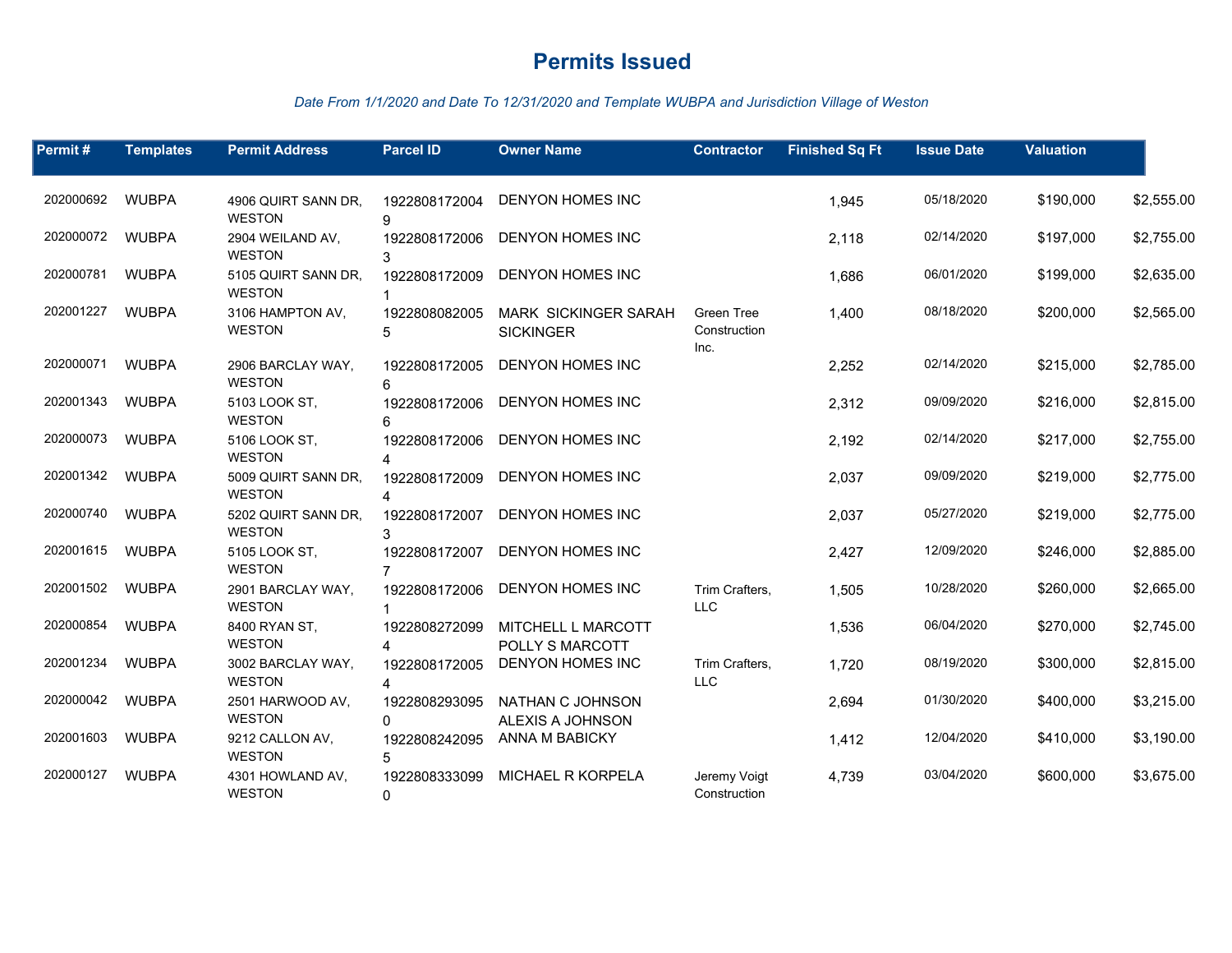*Date From 1/1/2020 and Date To 12/31/2020 and Template WUBPA and Jurisdiction Village of Weston*

| Permit# | <b>Templates</b> | <b>Permit Address</b> | <b>Parcel ID</b> | <b>Owner Name</b> | <b>Contractor</b> | <b>Finished Sq Ft</b> | <b>Issue Date</b>              | <b>Valuation</b> |
|---------|------------------|-----------------------|------------------|-------------------|-------------------|-----------------------|--------------------------------|------------------|
|         |                  |                       |                  |                   |                   |                       |                                |                  |
|         |                  |                       |                  |                   |                   |                       | Village of Weston Permits      | 29               |
|         |                  |                       |                  |                   |                   |                       | Village of Weston Permits      | \$57,620         |
|         |                  |                       |                  |                   |                   |                       | Village of Weston Permits      | \$5,274,000      |
|         |                  |                       |                  |                   |                   |                       |                                |                  |
|         |                  |                       |                  |                   |                   |                       |                                |                  |
|         |                  |                       |                  |                   |                   |                       | <b>Total Permits Issued</b>    | 29               |
|         |                  |                       |                  |                   |                   |                       | <b>Total Permits Fees</b>      | \$57,620         |
|         |                  |                       |                  |                   |                   |                       | <b>Total Permits Valuation</b> | \$5,274,000      |
|         |                  |                       |                  |                   |                   |                       | <b>Total Finished Sq Ft</b>    | 50,944           |